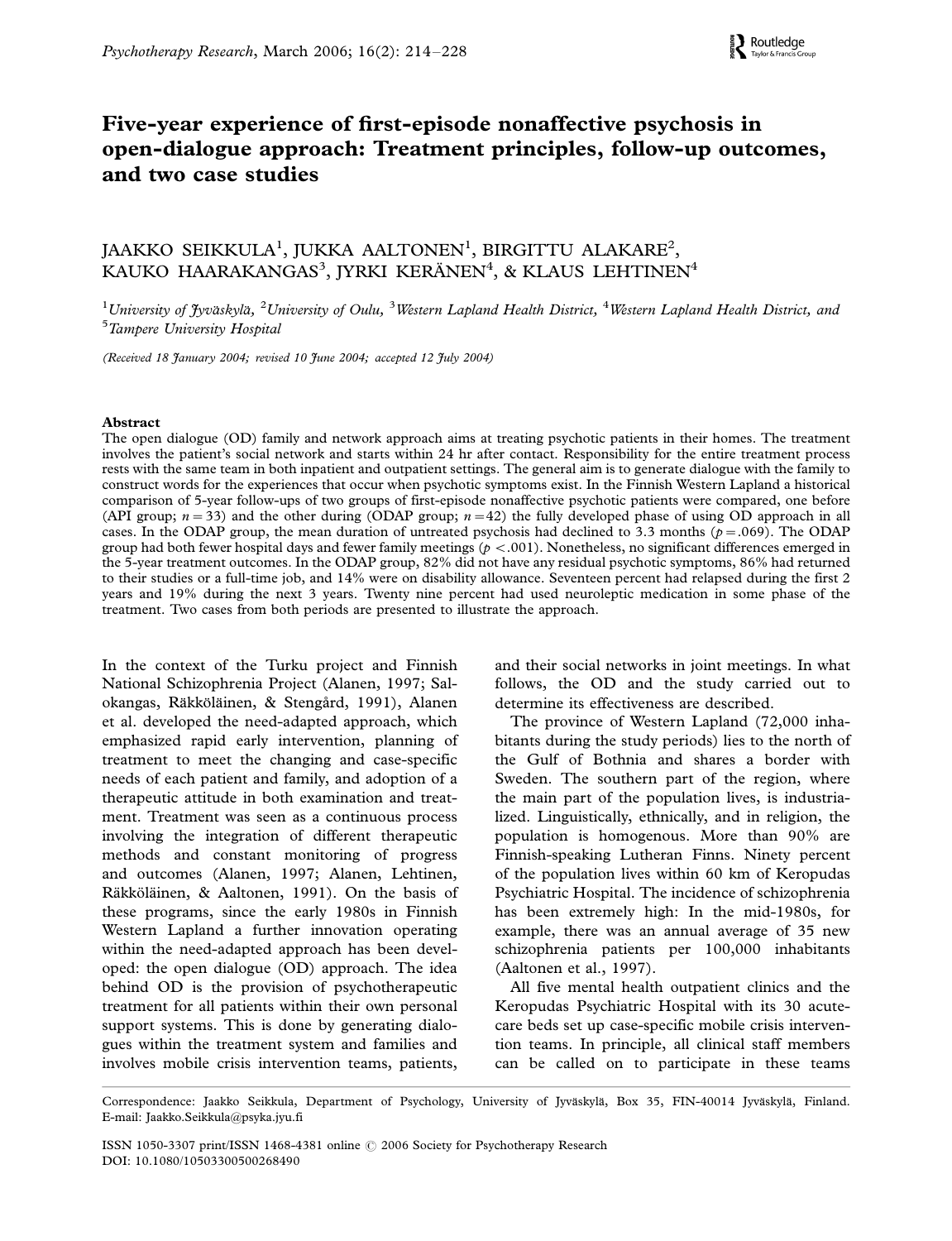according to specific needs. Therefore, most of the inpatient and outpatient staff, totaling about 100 professionals, participated in 3-year training in family therapy or in psychodynamic individual psychotherapy from 1989 through 1998. The family therapy training was conducted as on-the-job training in cooperation with the University of Ivväskylä. Qualification as a psychotherapist by Finnish legal standards was obtained by 75% of the staff.

In a crisis, regardless of the diagnosis the same procedure is followed in all cases. If it is a question of a referral to hospital treatment, the crisis clinic in the hospital will set up a case-specific team for the crisis meeting either before the decision to admit (for voluntary admissions) or during the first day after admission (for compulsory patients). In the first meeting, the team has the authority to decide not to hospitalize the patient. The team usually consists of two or three staff members (e.g., a psychiatrist from the crisis clinic, a psychologist from the patient's local mental health outpatient clinic, and a nurse from the hospital ward). The team takes charge of the entire treatment sequence regardless of whether the patient is at home or in the hospital and irrespective of how long the treatment is expected to last. In crises in which hospitalization is not considered, the regional mental health outpatient clinics take responsibility for organizing a casespecific team, inviting staff members from different agencies in accordance with the patient's needs. For instance, in cases of clients who are involved with several agencies at the same time, the team may consist of a nurse from the outpatient clinic, a social worker from the social office, and a psychologist from the child guidance clinic. The same ideas have been extended to cover the clinical practice of the entire state social and health care system in the province, not only the psychiatric system.

The most critical steps in developing the new system were taken (a) in 1984, when treatment meetings began to be organized in the hospital, replacing systemic family therapy (see later discussion); (b) in 1987, when a crisis clinic was founded in the hospital to organize case-specific teams for inpatient referrals; and (c) in 1990, when all the mental health outpatient clinics started to organize mobile crisis interventions teams. Seven main principles of treatment have emerged from the various training and research programs that have been undertaken (Aaltonen et al., 1997; Haarakangas, 1997; Keränen, 1992; Seikkula, 1991, 1994).

1. The provision of immediate help. The clinics arrange the first meeting within 24 hr of the first contact, made either by the patient, a relative, or a referral agency (since 1987). In addition to

this, a 24-hr crisis service exists (since 1992). The aim of immediate meeting is to integrate the outpatient treatment as soon as possible with the patient's everyday life and, in that case, even to prevent hospitalization in many cases. The psychotic patient participates in the very first meetings during the most intense psychotic period.

- 2. A social network perspective. The patients, their families, and other key members of the patient's social network are always invited to the first meetings to mobilize support for the patient and the family. Other key members may include official agencies, such as the local employment and health insurance agencies, to support vocational rehabilitation, fellow workers, or the employer, neighbors, and friends (since 1987).
- 3. Flexibility and mobility. These are guaranteed by adapting the therapeutic response to the specific and changing needs of each case, using the therapeutic methods that best suit each case. The meetings are often organized at the patient's home, with the consent of the family (since 1988).
- 4. Responsibility. Whoever among the staff is first contacted becomes responsible for organizing the first multiprofessional family meeting, in which decisions about continuation and site of treatment are made. The team then takes charge of the entire treatment process (since 1993, 1994).
- 5. Psychological continuity. The role of the team is not only to take care of the treatment as such but also to guarantee both the creation of new psychological meanings for symptoms and shared experience of this process (Aaltonen & Räkköläinen, 1994). The team is responsible for the treatment for as long as it takes in both outpatient and inpatient settings. Members of the patient's social network are invited to participate in the meetings throughout the treatment process. The various methods of treatment are combined so as to form an integrated process (since 1988).
- 6. Tolerance of uncertainty. Building a relationship in which all parties can feel safe enough in the joint process strengthens this. According to our experience, in psychotic crises, having the possibility for meeting every day at least for the first 10 to 12 days appears necessary to generate an adequate sense of security. By so doing, both the tolerance of uncertainty and a possibility for some certainty increase. After this the meetings are organized regularly according to a joint plan. Usually no detailed therapeutic contract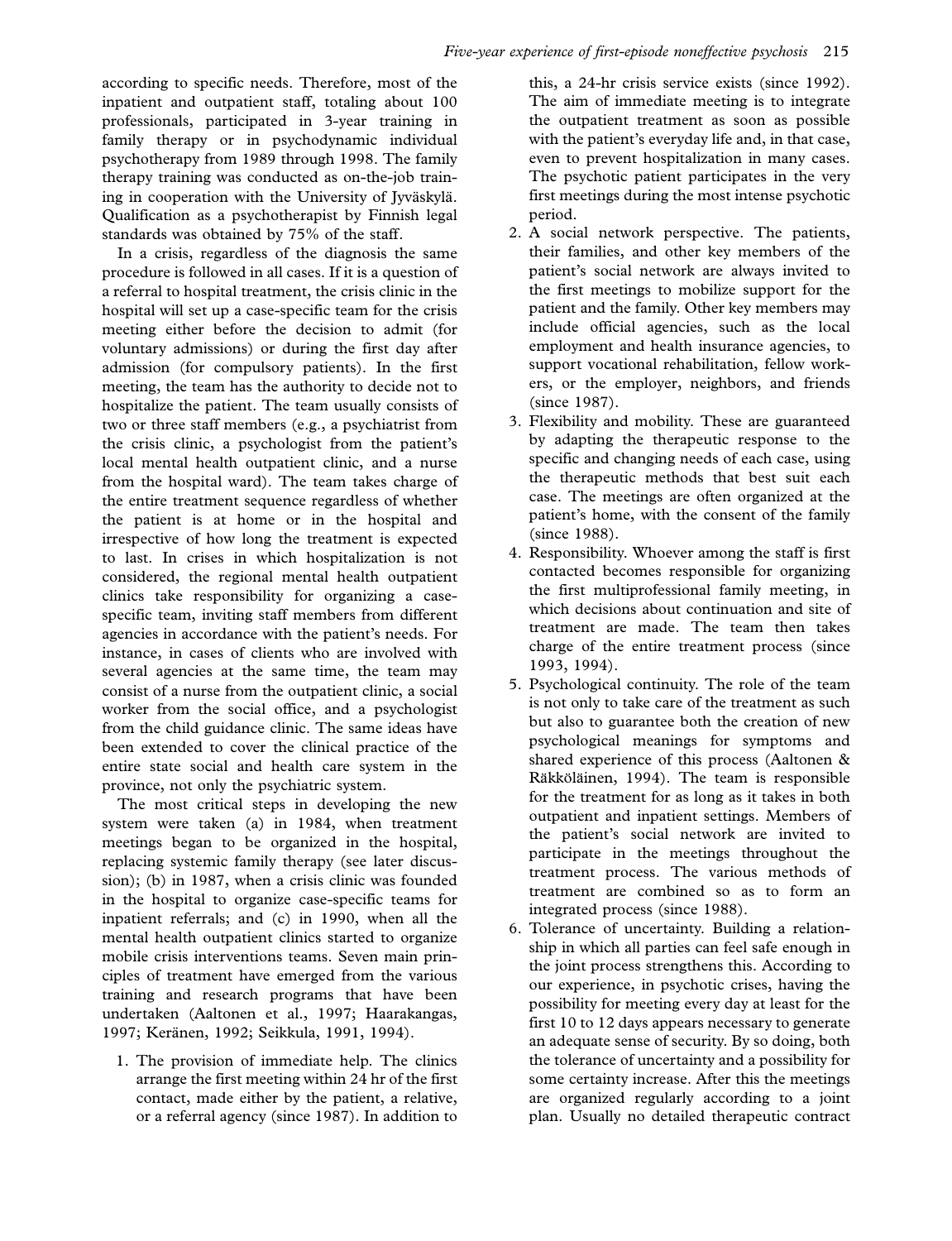is made in the crisis phase. Instead, all parties discuss as a routine part of every meeting whether and when the next meeting will take place. Meetings are conducted so as to avoid premature conclusions or decisions about treatment. For instance, neuroleptic medication is not introduced in the first meeting; instead, its advisability is discussed in at least three meetings before implementation.

7. Dialogism. The focus is primarily on promoting dialogue and secondarily on promoting change in the patient or in the family. In dialogue patients and families increase their sense of agency in their own lives by discussing the patient's difficulties and problems (Haarakangas, 1997; Holma & Aaltonen, 1997). A new understanding is built up in the area between the participants in the dialogue (Andersen, 1995; Bakhtin, 1984; Voloshinov, 1996). Instead of having some specific interviewing procedure, the team's aim in constructing the dialogue is to follow the themes and the way of speaking that the family members are used to. The latter two principles (tolerance of uncertainty and dialogism) have been established as working guidelines during 1994 to 1996 (Seikkula et al., 1995).

Mihail Bakhtin and Valentin Voloshinov created the idea of dialogism for describing a specific type of communication and interaction, in which the participants in dialogue become cocreators of the shared reality. As far as the authors of this study are aware, in family therapy their ideas were transformed into psychotherapeutic dialogue by the OP team. For a more profound description of the importance of dialogism in understanding the OD approach, we recommend that reader become familiar with those texts (Seikkula 1993, 1995; Seikkula et al., 1995; Seikkula & Olson, 2003). In individual psychotherapy, for instance, Leiman and Stiles (2001) have used Bakhtinian dialogism to develop specific methods for analyzing the psychotherapeutic process. In individual psychotherapy, however, many authors have referred to dialogue already before their work. For instance, the ideas of Jacques Lacan have been said to resemble a lot of Bakhin's description of dialogism.

In the meetings all management plans and decisions are also made with everyone present. According to Alanen (1997), the meeting has three functions: (a) to gather information about the problem, (b) to plan treatment and on the basis of the diagnosis and evaluation made in the course of the conversation make all decisions needed, and (c) to generate a psychotherapeutic dialogue. Problems are seen as social constructions, emerging in conversation among people (Bakhtin, 1984; Berger & Luckmann, 1966; Gergen, 1994Gergen, 1999; Shotter, 1993). Each person has his or her own voices in constructing the problem, and listening to others (patient, family, and the treatment team) becomes more important than any specific way of interviewing (H. Anderson, 1997). In the case of a psychotic patient, it seems important to accept the psychotic hallucinations or delusions of the patient as one voice among others. In the beginning, these are not challenged, but the patient is encouraged to tell more about personal experiences.

As a summary of the approach, OD integrates different methods of treatment so as to form a single treatment process. The patient can have, during the treatment process, different kinds of therapies (e.g., family, psychodynamic individual, group, occupational, pharmacological) according to the changing needs, which emerge in the meetings with the casespecific team. In cases of psychotic crisis, vocational rehabilitation is focused on from the beginning.

Certain ideas from systemic family therapy (Selvini-Palazzoli, Boscolo, Cecchin, & Prata, 1978; Cecchin, & Prata, 1980), especially of circular reasoning rather than linear causality, positive connotation, and some aspects of circular questioning, are also elements in OD. However, OD does not focus on the family system or even communication within the family system (Boscolo & Bertrando, 1993). The aim in OD is not ''to give an impulse to change the fixed logic of the system by introducing a new logic'' (Boscolo & Bertrando, 1993, p. 217) but to create a joint space for new language, where things can begin to have different meanings, as Anderson and Goolishian (1988) and H. Anderson (1997) have described it. In OD, therapists do not focus on ways of behaving and communicating that are behind manifest behavior, as is done in the systemic family therapy.

Compared with narrative therapies, both OD and narrative therapies share the social constructionist view of reality but differ in their understanding of the authorship of new narratives. In OD, the therapist focuses on the words that are said in order to build up new words and a new language. This is in line with the ideas of social constructionist writers (Berger & Luckmann, 1966; Gergen, 1994; Gergen & McNamee, 2000; Shotter, 1993). White (1995) has described narrative therapy with psychotic patients, and Holma and Aaltonen (1997) have conducted a research project on narrative therapy with first-episode patients. Narrative therapists aim at reauthoring the problem-saturated story, whereas dialogic approaches aim at moving from stuck monologues to more deliberating dialogues (Smith, 1997). In narrative therapy the narrative has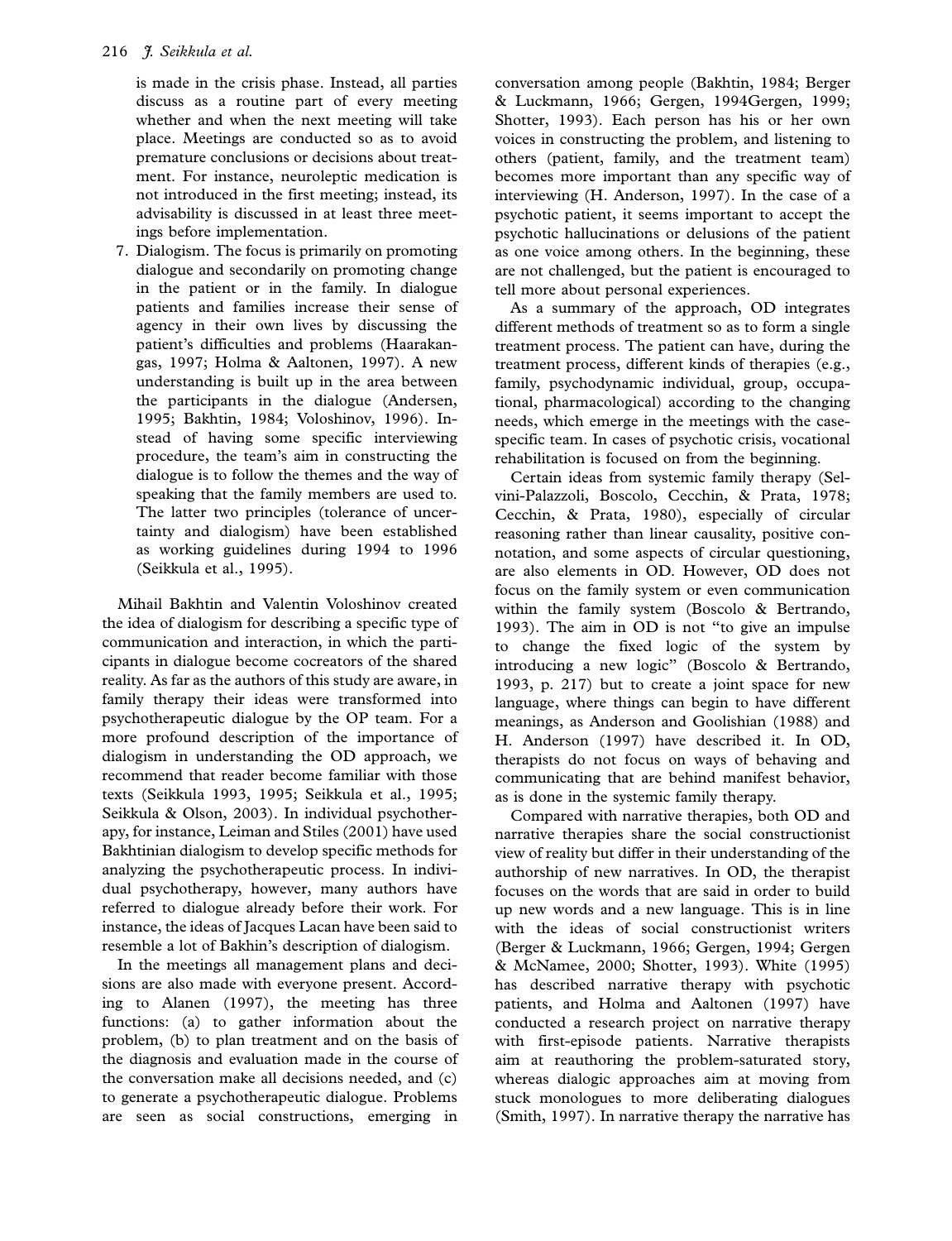an author; in dialogical therapies the new narrative is cocreated in the space between the participants.

OD and psychoeducational programs (C. Anderson, Hogarty, & Reiss, 1980; Falloon, 1996; Falloon, Boyd, & McGill, 1984; McGorry, Edwards, Mihalopoulos, Harrigan, & Jackson, 1996) share a view of the family as an active agent in the process. Families are seen neither as the cause of psychosis nor as an object of treatment but as ''competent or potentially competent partners in the recovery process'' (Gleeson, Jackson, Stavely, & Burnett, 1999, p. 390). The two approaches differ in their theoretical assumptions about psychosis. OD emphasizes the crisis situation and the process quality of building treatment plans. Psychoeducational approaches most often aim at determining an exact diagnosis and choosing the treatment program according to that diagnosis (McGorry, 1999) to prevent relapses and enhance remission (Chadwick, Birchwood, & Trower, 1996; Eckman et al., 1992; Falloon et al., 1984; Gleeson et al., 1999; Hogarty et al., 1997; Liberman & Corrigan, 1993; Liberman & Green, 1992; McFarlane, Link, Dushay, Matchal, & Crilly, 1995; McFarlane, Lukens, et al., 1995; Mueser, Wallace, & Liberman, 1995; Perris & McGorry, 1998).

# Evaluation of effectiveness in treatment of first-episode psychosis

There are not many 5-year follow-up studies on firstepisode psychosis. In a treatment-as-usual setting, Svedberg, Mesterton, and Cullberg (2001) reported a 5-year outcome of first-episode psychotic patients treated in Stockholm from 1991 to 1992 before the development of a psychosocial program in the area. Of the patients 54% were diagnosed as schizophrenia at the outset (*M* age = 30 years). During the 5year period, the mean length of hospitalization was 110 days, and neuroleptic medication was used in 93% of cases. As an outcome, 62% of the patients were living on a disability allowance at the 5-year follow-up.

Generally, 40% of schizophrenia patients are considered to have improved after follow-ups averaging 5.6 years (Hogarty et al., 1997); average rate of a favorable outcome declines over time to 36%.

For specific psychosocial programs, most studies of outcome have dealt with family psychoeducational, behavioral, and cognitive therapies (Bustillo, Lauriello, Horan, & Keith, 2001; Penn & Mueser, 1996). The second-generation studies (Fadden, 1998; Jackson & Birchwood, 1996) have focused on preventing schizophrenia by early intervention in the prodromal phase (Edwards & McGorry, 1999; Falloon, 1996; Garbone, Harrigan, McGorry,

Curry, & Elkins, 1999; Larsen, Johannesen, & Oppjordsmoen, 1998; Yung et al., 1998).

The most frequently used outcome measures have included number of relapses, ratings of psychotic symptoms and social functioning, employment status, and hospital days (Keefler & Koridar, 1994; Liberman & Corrigan, 1993; Loebel et al., 1992; McGorry et al., 1996). In recent psychosocial programs, Lieberman (1996) found that 86% of schizophrenic patients seemed to recover from psychosis during the first year, but 78% of these relapsed at least once thereafter. For all psychotic patients, relapses during the first and second years of treatment have varied between 14% and 35% (Lieberman, 1996; Linzsen, Lenior, de Haan, Dingemans, & Gersons, 1998; McGorry et al., 1996); however, risk of relapse increases if the treatment was shifted to another treatment place (Linzsen, Dingeman, & Lenior, 2001; Linszen, Dingemans, Scholte, Lenior, & Goldstein, 1998). After 5 years, 74% relapsed or were in treatment throughout the period, and more than 50% were on a disability allowance (Lenior, Dingemans, Linszen, de Haan, & Schene, 2001). Family psychoeducation and social skills training became less effective against late relapse in the second year after discharge (Hogarty et al., 1997). More than 50% of patients were found to be living on disability allowance after 2 and 5 years (Gupta, Andreasen, Arndt, & Flaum, 1997; Shepherd, 1998; Svedberg et al., 2001).

Surprisingly, in the studies of need-adapted treatment by K. Lehtinen (1993) and Cullberg, Thoren, Abb, Mesterton, and Svedberg (2000), this figure was only about 20%. The number of hospital days has decreased to approximately 25 to 40 during the first year of treatment (Cullberg et al., 2000; K. Lehtinen, 1993). If the use of neuroleptics was postponed in the beginning of treatment process, they were later seen as necessary only in about 50% of all psychotic patients (Cullberg et al., 2000; V. Lehtinen, Aaltonen, Koffert, Räkkölöinen, & Syvälahti, 2000). It is noted elsewhere that employment status was better when placebo was used instead of neuroleptic medication, if the duration of untreated psychosis was shorter than 1 year (Johnstone, Macmillan, Frith, Benn, & Crow, 1990)

# Study design

The effectiveness of OD was explored in the context of the Finnish national multicenter Integrated Treatment of Acute Psychosis (API) project, which ran from April 1, 1992, through December 31, 1993, with a follow-up of 2 and 5 years from the beginning of treatment, under the direction of the National Research and Development Center for Welfare and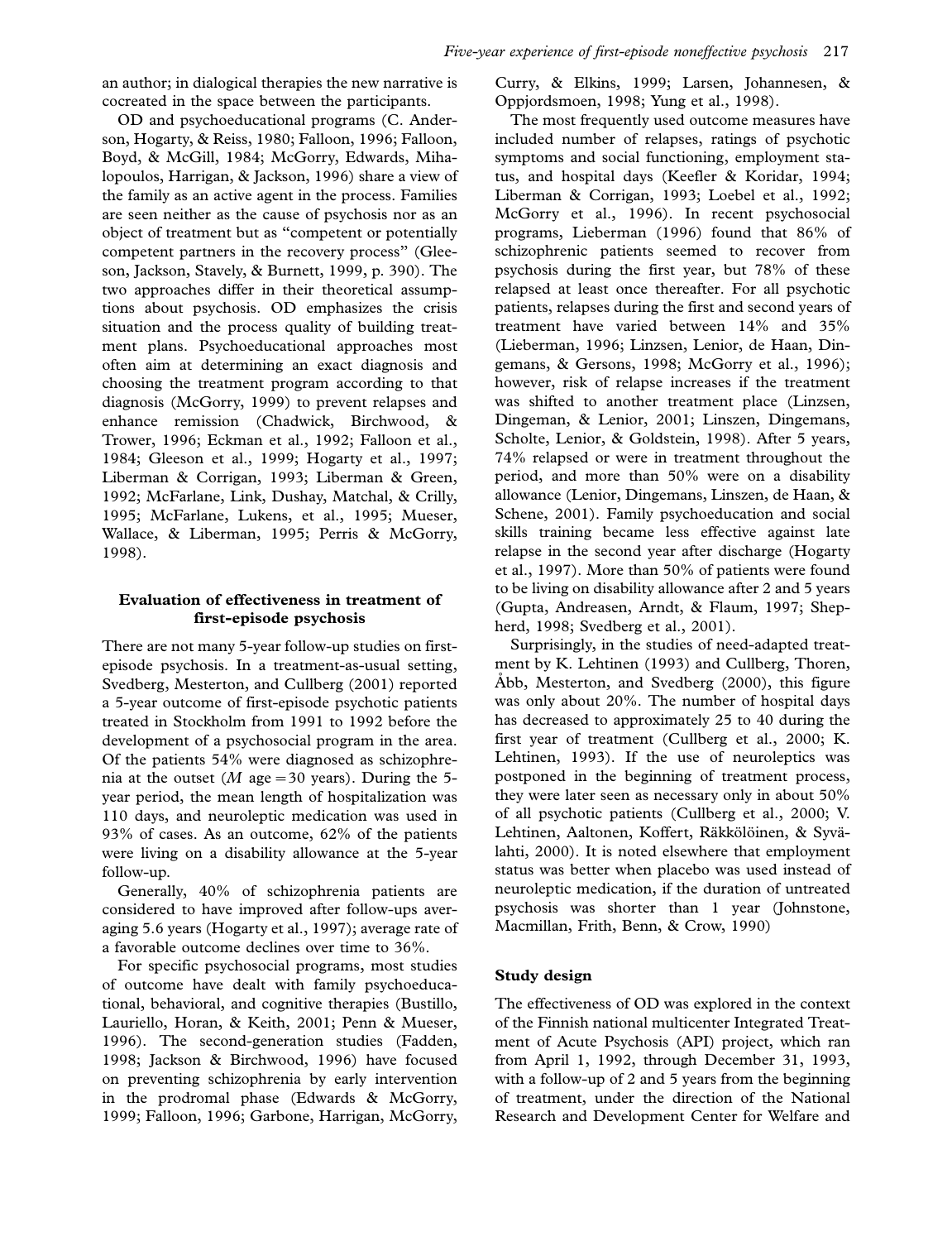Health (Stakes) in conjunction with the Universities of Jyväskylä and Turku (V. Lehtinen et al., 1996, 2000). Western Lapland was one of the six research centers. All first-episode cases of nonaffective psychosis (based on Diagnostic and Statistical Manual of Mental Disorders, 3rd ed., rev. [DSM-III-R]; American Psychiatric Association, 1987) were included. After December 31, 1993, it was decided to continue the project on the local level in Western Lapland. The continuation period, named the Open Dialogue Approach in Acute Psychosis (ODAP), ran from January 1, 1994, through March 31, 1997, and it forms the study group, which is historically compared with its earlier phase API group in the same area. A report of a 2-year follow-up of schizophrenia patients with a comparison to treatment as usual has been given elsewhere (Seikkula et al., 2003).

The aim of the API project was to analyze how the principles of the need-adapted approach can be applied in different treatment cultures. One of the specific aims was to study whether the starting of neuroleptic medication can be postponed or avoided, or the doses decreased, if the principles are intensively applied in all cases. Three research centers, of which Western Lapland was one, sought to avoid starting the use of neuroleptic medication during the early stage of treatment. The results of these three centers were compared with three others in which the use of medication was decided to be as usual in their treatment. In Western Lapland, as in the other two centers, a specific procedure for deciding whether or not to use neuroleptic medication was planned. During the first 3 weeks, benzodiazepines were used in the event of need for medication and, after this, if there was no progress in the psychotic symptoms or in the social behavior of the patient, neuroleptic medication was considered. The aim was to find ways to integrate the medication as a part of a psychosocial treatment as any other treatment methods that are used according to a specified need. In this report, only results of a historical comparison in Western Lapland are given. The results of a 2-year follow-up of the comparison between all of the research centers are given elsewhere (V. Lehtinen et al., 2000).

This study was not planned as a randomized trial to evaluate a treatment method but rather was a descriptive study of the entire treatment system in a single catchment area. The local ethical committee gave permission for the study, and every patient gave written informed consent to inclusion. This report describes the results for the two different groups of psychotic patients in Western Lapland (API and ODAP groups). The system of treatment had already been reorganized during the API period, but it was not until the ODAP period, since 1994, that it became possible to integrate it as a part of the treatment of all first-episode patients. The staff then had enough training to establish responsibility, tolerance of uncertainty, and dialogism as the guiding principles of the treatment meetings. In comparing the API and ODAP periods, the differences in treatments are not categorical but, in the ODAP period treatment, were built on the foundations of the work done during the API period. It had become possible to apply the psychotherapeutic elements in a more systematic way, and the therapists were able to make use of the experiences of the treatment of psychotic problems gained during the API period. The API period can be seen as an earlier phase in the development of ODAP period.

# Samples

At the 2-year follow-up, complete data were available for 34 API patients and 46 ODAP patients and at the 5-year follow-up for 33 API and 42 ODAP patients. One patient during the API period and one during the ODAP period (both diagnosed with brief psychotic episode) were excluded because of their treatment starting based on other principles. One API patient (schizophreniform psychosis) and two ODAP patients (schizophreniform psychosis and schizophrenia) refused to participate. Two API patients (brief psychotic episode) and three ODAP patients (two brief psychotic episodes, one schizophreniform psychosis) were not reached at the follow-ups. None of them had any known psychiatric treatment contact in the province. The API patients had moved to another part of the country for jobs, as did two of the ODAP patients. No information was reached for one ODAP patient. Disregarding these dropouts, the material stands for all psychotic patients in Western Lapland during both periods (Table I).

Table I. Reasons for exclusion from the study in the api and odap groups during the 5-year follow-up period.

| Variable                             | API                         | DAP |
|--------------------------------------|-----------------------------|-----|
| Treatment started                    | 39                          | 51  |
| Treatment started in unit outside OD |                             | 1   |
| Refused to participate               |                             | 2   |
| Not reached at 2 year follow-up      | 2                           | 2   |
| Not reached at 5 year follow-up      | 0                           | 1   |
| Deceased                             | $\mathcal{D}_{\mathcal{A}}$ | 3   |
| Total sample <sup>a</sup>            | 33                          |     |

Note. API: April 1, 1992-December 31, 1993; ODAP: January 1, 1994–December 31, 1997. API = Integrated Treatment of Acute Psychosis project;  $ODAP = Open$  Dialogue Approach in Acute Psychosis project.

<sup>a</sup>At 5-year follow-up.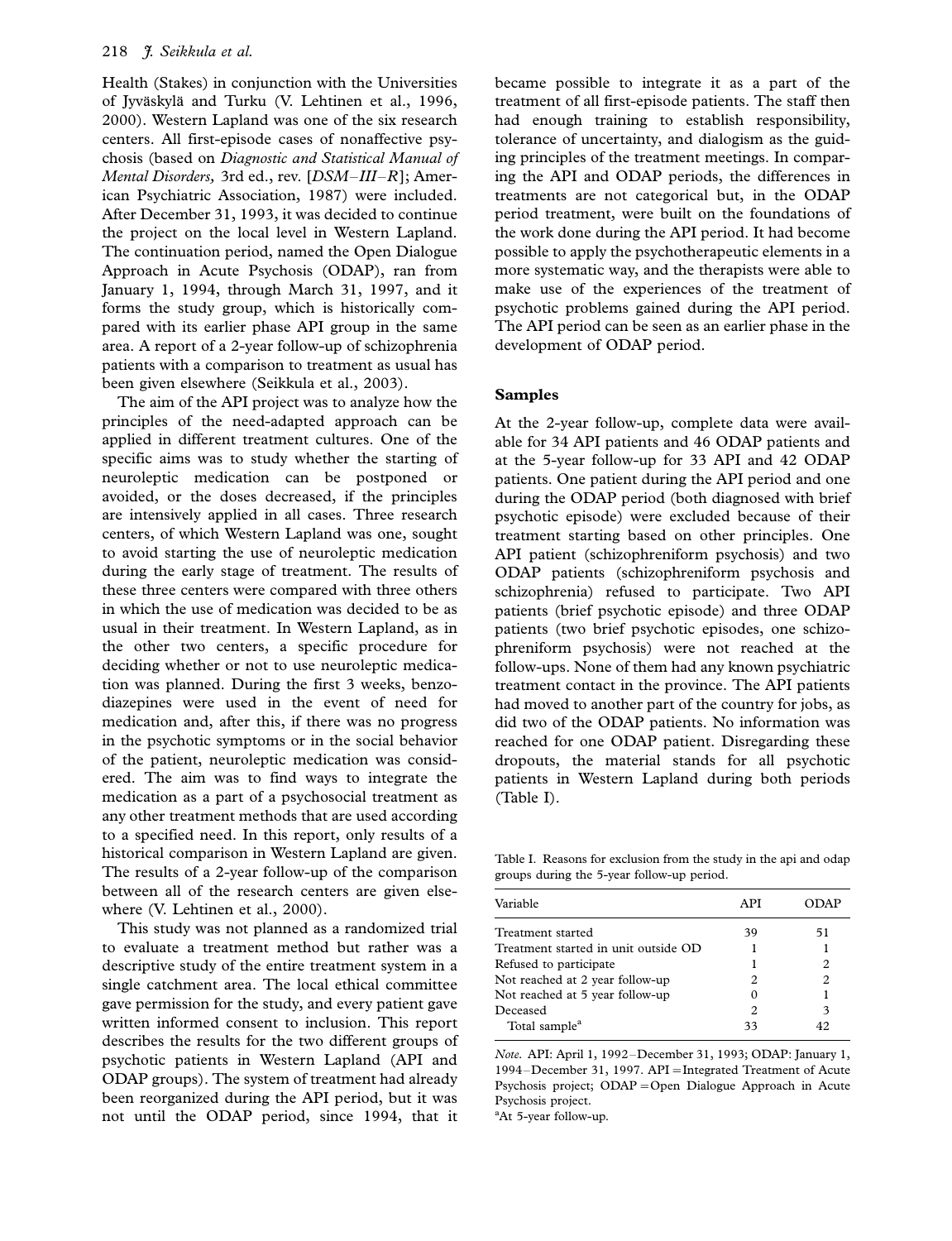The analysis was done by (a) conducting a historical comparison between the API and ODAP groups to see whether the results from the API period persisted and whether further changes or improvements were forthcoming when the approach was applied in all cases (most staff members had a specialist level training in psychotherapy) and (b) analyzing two cases of both periods to illustrate the treatment processes in different phases of the development of OD. The evaluations were done both at the baseline and 2 and 5 years thereafter. No significant differences appeared in age, sex, marital, or employment status or in diagnosis; hence, the groups can be regarded as comparable with each other (Table II).

The diagnosis was made in two phases. After the first meeting, the team, jointly with the responsible chief psychiatrist (author BA), formulated an initial hypothesis, and after 6 months, having also interviewed the patients individually, the chief psychiatrist made the final diagnosis. To test reliability, an experienced psychiatrist from outside the region rediagnosed the patients by reading the patient records. The level of diagnostic consistency of the schizophrenia diagnosis was 78% ( $\kappa = .453$ ,  $p =$ .002).

## Method

The main sources of information were (a) premorbid variables such as psychological and employment status at the outset and duration of untreated psychosis (DUP; defined as the time between first psychotic symptoms and the start of psychosocial intervention); (b) process variables (i.e., registered number of hospital days, number of family meetings, and registration of the use of neuroleptic medication and individual psychotherapy), and (c) outcome variables (i.e., registered number of relapses [defined as making a new contact for treatment after terminating the original treatment or an intensification of existing treatment because of new psychotic or other symptoms], employment status, and ratings of the mental state of patients using the Brief Psychiatric Rating Scale [BPRS], Global Assessment of Function Scale, and a 5-point rating of the Strauss-Carpenter Rating Scale  $[0 = no$  symptoms;  $1 = mild$ symptoms almost all the time or moderate occasionally;  $2 =$ moderate symptoms for some time;  $3 =$ prominent symptoms for some time or moderate symptoms all the time;  $4 =$ continuous prominent symptoms; Strauss & Carpenter, 1972; Opjordsmoen, 1991]). The ratings were jointly done, using a consensus conference method, by JS and BA, who, as researchers, were not involved as therapists in the specific treatment process. All the just-mentioned ratings were done at baseline and at 2- and 5-year follow-ups. During the first treatment meetings, the family was interviewed about the duration of psychotic and prodromal symptoms before the first contact. BA verified this during her confidential interview with the patient. The follow-up interviews were conducted in the

Table II. Characteristics and premorbid adjustment at the baseline of the patients reached in the follow-up in the two groups.

| Variable                         | $API (n = 34)$ | ODAP $(n=46)$ | Statistic              | $\mathcal{P}$ |
|----------------------------------|----------------|---------------|------------------------|---------------|
| Age (years)                      |                |               | $F(2, 57) = .019$      | ns            |
| Range                            | $19 - 38$      | $17 - 43$     |                        |               |
| М                                | 26.6           | 26.8          |                        |               |
| <b>Sex</b>                       |                |               | $\chi^2$ (2) = 0.765   | ns            |
| Male                             | 16 $(47%)$     | 16(35%)       |                        |               |
| Female                           | 18(53%)        | 30(65%)       | $\chi^2(1) = 1.228$    | ns            |
| Marital status                   |                |               | $\chi^2$ (6) = 4.166   | ns            |
| Single                           | 20(59%)        | 34 (74%)      |                        |               |
| Married/living together/divorced | 14 $(41\%)$    | 12(26%)       | $\chi^2$ (3) = 4.589   | ns            |
| Employment status                |                |               | $\chi^2$ (3) = 3.067   | ns            |
| Studying                         | 11 $(32%)$     | 13 (28%)      |                        |               |
| Working                          | 14 $(41\%)$    | 24 (52%)      |                        |               |
| Unemployed                       | 3(9%)          | 6(13%)        |                        |               |
| Passive                          | 6(18%)         | 3(7%)         |                        |               |
| Diagnosis/ $DSM-III-R$           |                |               | $\gamma^2$ (3) = 2.767 | ns            |
| Brief reactive psychosis         | 5(15%)         | 11 $(24%)$    |                        |               |
| Unspecified psychosis            | 7(21%)         | 10(22%)       |                        |               |
| Schizophreniform psychosis       | 9(26%)         | 6(13%)        |                        |               |
| Schizophrenia                    | 13(38%)        | 19 $(41\%)$   |                        |               |

*Note.* Unemployed  $=$  to have been working during the last 2 years but at the moment unemployed and registered as job seeking at the employment services. Passive = being without searching for a job; API = Integrated Treatment of Acute Psychosis project; ODAP = Open Dialogue Approach in Acute Psychosis project; DSM-III-R=Diagnostic and Statistical Manual of Mental Disorders (3rd ed., rev.).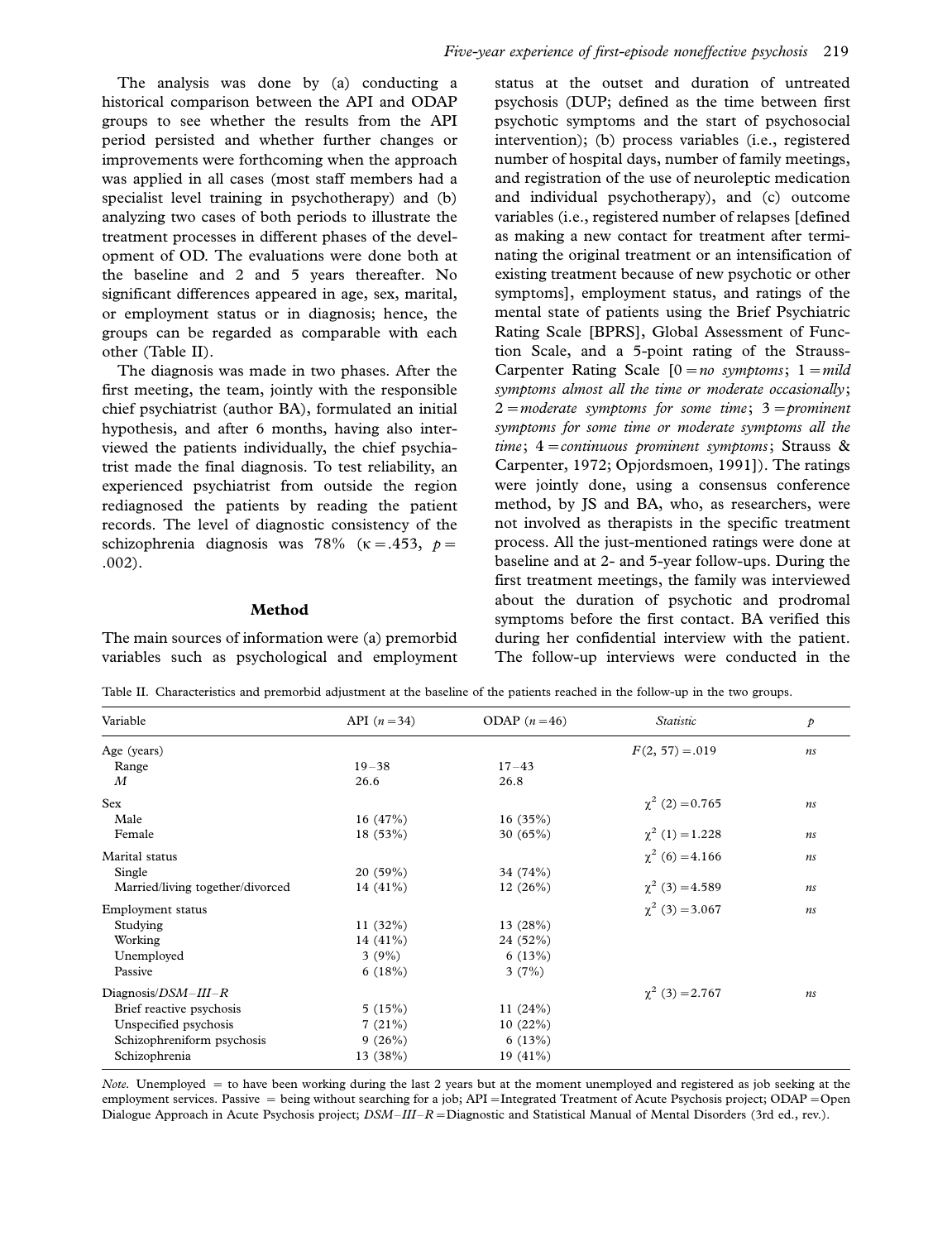presence of both the case-specific treatment team and the family. At this interview the main theme was the realization of the seven OD principles (immediate help, social network perspective, flexibility, responsibility, psychological continuity, tolerance of uncertainty, and dialogism). First, the patient and the family were interviewed, after which the team commented on what the family had said and reported their own experiences, and, in the final phase, the family members gave their comments on what they felt was important. After the follow-up interview, BA and JS scored the realization of each main principle on a scale ranging from 0 to 3 ( $0 =$ realized adequately;  $1$  = realized in the main but with small exceptions;  $2=$  partially realized;  $3=$  not rea*lized*). BA and JS first made their own suggestions, and then a consensus was negotiated.

The statistical analysis was conducted using the Pearson chi-square in cross-tables, and a one-way analysis of variance (ANOVA) for the comparison of the means of independent groups.

# Results

# Comparison of the groups at follow-up

Treatment processes. The DUP was 3.3 months during the ODAP period compared with 4.2 months in the API period ( $p = .069$ ), as shown in Table III. In both periods the median of DUP was 2 months, so the difference in the mean DUP was due to fewer patients with long DUP in ODAP group. The treatment was discontinued without a joint decision in 18% of the API and 5% of the ODAP group patients. The ODAP group had fewer hospital days during the first 2 years ( $p < .001$ ), but at the 5-year follow-up no difference emerged. Up to the 5-year follow-up, ODAP patients had fewer family treatment meetings (Table III;  $p < .001$ ). Neuroleptic medication was used to about the same extent in both groups at both follow-ups (Table IV). In both groups, at the 5-year follow-up, more patients were on ongoing neuroleptic medication, which might suggest that in a new crisis neuroleptics were used more readily than in the first episode of the crisis. Of the ODAP patients reached at the 5-year follow-up, 17% were using neuroleptics compared with 24% of API patients (Table IV). Altogether, during the entire 5-year period, 39% of API patients and 29% of ODAP patients used neuroleptic medication.

Treatment outcomes. At least one relapse occurred in 27% of API and 17% in ODAP cases during the first 2 years and in 32% of API and 19% of ODAP cases between Years 2 to 5 (Table V). During the

entire 5-year period, 29% of ODAP group patients had at least one relapse versus 39% of API patients. These differences were not statistically significant. Concerning symptoms, the API group patients seemed to recover slower, because at the 2-year follow-up a difference in BPRS occurred (Table III;  $p < .001$ ). Also in the rating of psychotic symptoms, API patients tended to have poorer ratings at the 2 year follow-up ( $p = .069$ ; Table III). At the 5-year follow-up, these differences no longer occurred. At that point, 82% of ODAP patients had no residual psychotic symptoms compared with 76% of API patients. In employment status, no differences emerged. Seventy percent of the API and 76% of the ODAP patients reached at the 5-year follow-up had returned to their work or studies; 27% of API patients and 14% of ODAP patients were living on a disability allowance (Table V).

# Case illustrations

In the following two cases, the treatment processes are illustrated and possible differences during the two phases highlighted. The cases have been chosen to illustrate two examples of a severe psychotic crisis. The criteria for selection of the cases were as follows: (a) schizophrenia or schizophreniform psychosis diagnosis; (b) treatment discontinued by agreement before the 2-year follow-up; (c) no neuroleptic medication use; (d) successful recovery from a severe psychosis (a rating of psychotic symptoms of 3 or more at the outset and 0 at the 5-year follow-up); (e) returned to studies or job or registered as job seeking by the employment authorities. Altogether, seven API patients and 10 ODAP patients matched all these criteria. The cases presented next were selected because their families gave illustrative information of the treatment processes, and they also pointed to problems that were not seen looking at the mere ratings or other statistical information.

Patient 1(API): "From isolation to motherhood." Diagnosis: schizophreniform psychosis. Simone, a 22 year-old student, had entered the local primary care center over the weekend after taking an overdose of sleeping pills. The following Monday morning the general practitioner called a psychologist at the local psychiatric outpatient clinic, and the psychologist mobilized a team composed of a psychiatrist and a psychologist from the crisis clinic at the hospital and one nurse from the outpatient clinic. The team went to the patient's home the same afternoon, 6 hr after the contact was made at the crisis clinic.

At home, Simone and her three sisters, mother, and father were present. They said that they had started to become worried about Simone during the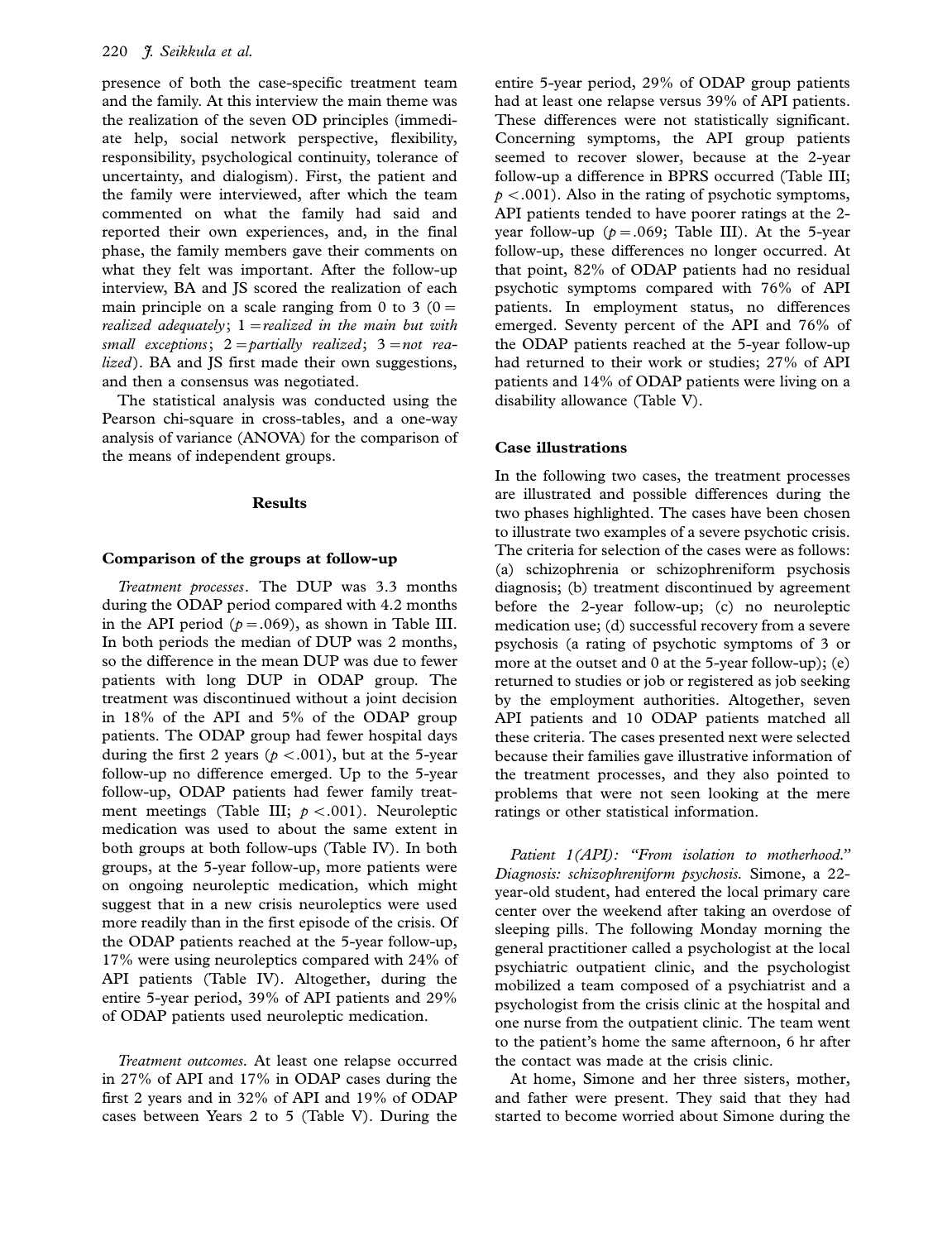|  | Table III. Means of treatment process and outcome variables in the two groups at baseline and at the 2- and 5-years follow-ups. |  |  |  |
|--|---------------------------------------------------------------------------------------------------------------------------------|--|--|--|
|--|---------------------------------------------------------------------------------------------------------------------------------|--|--|--|

| Variable                      | API $(n = 33)$ | ODAP $(n = 42)$ | $\boldsymbol{t}$ | $\mathcal{P}% _{0}$ |
|-------------------------------|----------------|-----------------|------------------|---------------------|
| DUP (months)                  |                |                 | 3.40             | .069                |
| $\cal M$                      | 4.3            | 3.3             |                  |                     |
| $\mathcal{SD}$                | 7.0            | 3.8             |                  |                     |
| Range                         | $0 - 25$       | $0 - 13$        |                  |                     |
| Hospitalization days          |                |                 |                  |                     |
| 2-year follow-up              |                |                 | 11.51            | $<.001$             |
| $\cal M$                      | 25.7           | 9.3             |                  |                     |
| SD                            | 44.2           | 18.3            |                  |                     |
| Range                         | $0 - 52$       | $0 - 50$        |                  |                     |
| 5-year follow-up              |                |                 | 2.38             | ns                  |
| $\boldsymbol{M}$              | 16.7           | 7.4             |                  |                     |
| $\mathcal{SD}$                | $40.4\,$       | 35.5            |                  |                     |
| Range                         | $0 - 182$      | $0 - 224$       |                  |                     |
| No. family treatment meetings |                |                 |                  |                     |
| 2-year follow-up              |                |                 | 0.99             | ns                  |
| $\cal M$                      | 26.1           | 20.7            |                  |                     |
| $\mathcal{SD}$                | 14.1           | 20.6            |                  |                     |
| Range                         | $2 - 55$       | $0 - 99$        |                  |                     |
| 5-year follow-up              |                |                 | 16.32            | < .001              |
| $\cal M$                      | 10.6           | 3.8             |                  |                     |
| SD                            | 16.3           | 7.9             |                  |                     |
| Range                         | $0 - 62$       | $0 - 25$        |                  |                     |
| <b>BPRS</b>                   |                |                 |                  |                     |
| <b>Baseline</b>               |                |                 | 3.27             | ns                  |
| $\cal M$                      | 47.2           | 46.4            |                  |                     |
| $\mathcal{SD}$                | 12.8           | 9.4             |                  |                     |
| 2-year follow-up              |                |                 | 23.17            | < .001              |
| М                             | 30.2           | 23.7            |                  |                     |
| SD                            | 12.9           | 4.5             |                  |                     |
| 5-year follow-up              |                |                 | 2.90             | ns                  |
| М                             | 23.1           | 24.6            |                  |                     |
| SD                            | 5.4            | 8.8             |                  |                     |
| Residual psychotic symptoms   |                |                 |                  |                     |
| Baseline                      |                |                 | .25              | ns                  |
| М                             | 3.21           | 2.98            |                  |                     |
| <b>SD</b>                     | .64            | .80             |                  |                     |
| 2-year follow-up              |                |                 | 3.53             | .064                |
| $\cal M$                      | .50            | .30             |                  |                     |
| $\mathcal{SD}$                | .90            | .70             |                  |                     |
| 5-year follow-up              |                |                 | $.02\,$          | ns                  |
| $\cal M$                      | .39            | .35             |                  |                     |
| $\mathcal{SD}$                | .79            | .86             |                  |                     |

Note. Five-year follow-up consists of information of events between 2 and 5 years after the baseline. API = Integrated Treatment of Acute Psychosis project; ODAP = Open Dialogue Approach in Acute Psychosis project; BPRS = Brief Psychiatric Rating Scale (a 19-items instrument rated on a scale ranging from  $1-9$ );  $DUP =$ duration of untreated psychosis.

last 5 months after she had returned home from her studies at university. She stayed home instead of visiting her friends. Earlier she had had an active social network to such an extent that her parents had been worried about possible drug abuse and liberal sexual behavior. They had tried to speak with Simone. However, Simone had not acknowledged any problems and started to speak of religious thoughts instead.

In the meeting, both the parents and one of the sisters were very active in their descriptions of Simone. Simone was silent most of the time, and

when she talked, she talked about how she had seen Jesus and other persons from the Bible walking on the streets. In the meetings, it was decided not to admit Simone to the hospital but rather to organize home treatment. The next home visit, it was decided, would be held the following day. In this meeting she was more active and described her hallucinations and psychotic thoughts. An intense treatment process started, involving nine family meetings during the following 2 months. In these meetings, mostly the mother and one of the sisters were present. During the end of the process, Simone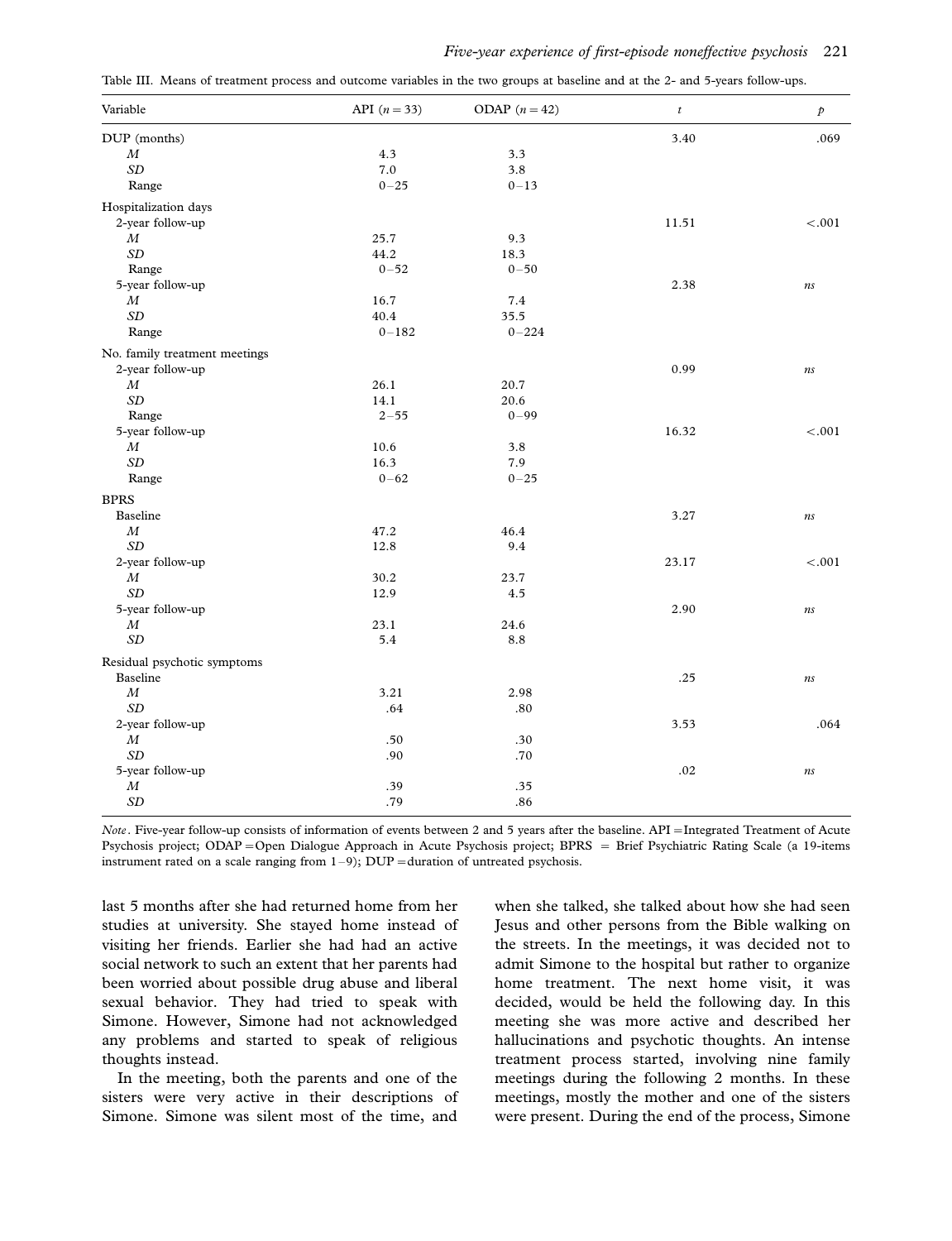Table IV. Frequencies in treatment process variables in the two groups at 2- and 5-year follow-ups.

| Variable                         | API        | <b>ODAP</b>         | $\gamma^2(df)$ | p  |  |
|----------------------------------|------------|---------------------|----------------|----|--|
| Use of neuroleptics              |            |                     |                |    |  |
| $2$ -year follow-up <sup>a</sup> |            |                     |                |    |  |
| Started                          | 9(26%)     | 12(26%)             | 0.400(2)       | ns |  |
| Ongoing                          | 5(15%)     | 5(11%)              |                |    |  |
| 5-year follow-upb                |            |                     |                |    |  |
| Started                          | $10(30\%)$ | $8(19\%)$           | 1.460(2)       | ns |  |
| Ongoing                          | 8(24%)     | 7(17%)              |                |    |  |
| Individual psychotherapy         |            |                     |                |    |  |
| $2$ -year follow-up <sup>a</sup> |            |                     |                |    |  |
| Yes                              |            | $12(33\%)$ 21 (46%) | 1.420(2)       | ns |  |
| No                               |            | $22(67%)$ $25(54%)$ |                |    |  |
| 5-year follow-up <sup>b</sup>    |            |                     |                |    |  |
| Yes                              | 14 (42%)   | $14(33\%)$          | 0.653(1)       | ns |  |
| No                               | 19(58%)    | 28 (67%)            |                |    |  |

Note. Five-year follow-up consists of information between 2 and 5 years after the baseline. API=Integrated Treatment of Acute Psychosis project; ODAP = Open Dialogue Approach in Acute Psychosis project.

<sup>a</sup>API,  $n = 34$ ; ODAP,  $n = 46$ . <sup>b</sup>API,  $n = 33$ ; ODAP,  $n = 42$ .

became extremely agitated and angry with her father when she remembered how he had tried to get her to participate in swimming sports during her childhood about 10 years before. Her father had not been satisfied with her practice and had criticized her strongly. In the last family treatment meetings, the team proposed discontinuing the meetings, and Simone started to have individual psychotherapy with a psychologist at the outpatient clinic. After 9 months a crisis occurred between her and her parents. Because she did not have any other place to move to, she was hospitalized for 46 days. After

Table V. Frequencies of outcome variables in the two groups at 2 year follow-up.

| Variable                         | API       | ODAP       | $\chi^2(df)$ | Þ  |
|----------------------------------|-----------|------------|--------------|----|
| No. relapse cases                |           |            |              |    |
| 2-year follow-up                 | 9(27%)    | 8(17%)     | 2.23(3)      | ns |
| 5-year follow-up                 | 11 (32%)  | $8(19\%)$  | 3.11(2)      | ns |
| Employment status                |           |            |              |    |
| $2$ -year follow-up <sup>a</sup> |           |            | 7.29(4)      | ns |
| Studying or working              | 21 (62%)  | 35 (78%)   |              |    |
| Unemployed                       | $4(12\%)$ | 6(13%)     |              |    |
| Disability allowance             | 9(26%)    | 4(9%)      |              |    |
| 5-year follow-up <sup>b</sup>    |           |            | 2.963        | ns |
| Studying or working              | 23 (70%)  | 32 $(76%)$ |              |    |
| Unemployed                       | 1(3%)     | $4(10\%)$  |              |    |
| Disability allowance             | 10(27%)   | 6(14%)     |              |    |

*Note*. Unemployed  $=$  to have been working but at the moment unemployed for more than 2 years and registered as job seeking at the employment services. API = Integrated Treatment of Acute Psychosis project; ODAP = Open Dialogue Approach in Acute Psychosis project.

<sup>a</sup>API,  $n = 34$ ; ODAP,  $n = 46$ . <sup>b</sup>API,  $n = 33$ ; ODAP,  $n = 42$ .

the inpatient period she went back home. She no longer had any psychotic symptoms, but she started to become depressed; therefore, the individual psychotherapy continued for an additional year. Twenty family treatment meetings were held in total.

At the 2-year follow-up, Simone was living at home with her parents and they had a joint souvenirs business. She had no positive symptoms but was rather silent and had almost no contact with her friends. At the 5-year follow-up, only her mother was met. She described how Simone had stayed at home for a total of 4 years and how the parents became worried about her. However, that summer Simone had suddenly packed her belongings onto a bicycle and took a ride to France, actually 2,000 km. She spent 1.5 months on her trip, and after returning home her mother said that they saw how she had changed. At that point, 1 year before the follow-up interview, she had met a man with whom she had fallen in love, they had bought a house, and she was pregnant with her first baby.

When asked about their experiences of the treatment, all of the family had been satisfied with arranging the home visits instead of hospitalization. Although they had wanted the neuroleptic medication, after Simone refused to take it, the parents had accepted it. Her father sent his greetings to the 5 year follow-up meeting. He said that he had not liked the discussions because they opened old wounds in the family. Simone had said to her mother that it is best for her to avoid too many visits home because of the threat of quarrels with her father.

In analyzing this case, the seven main principles of OD had been mostly realized. The treatment started immediately with those people nearest to the patient present. The same team was responsible throughout the process, and together with the family they tolerated the uncertainty in the process, especially during the phase in which Simone presented her strong emotions toward her father. The greatest problems seemed to occur in dialogism, because the family, especially the father, had felt that the dialogue opened up old wounds. It was not possible to handle the difficult family relations, but, on the other hand, the family found a way to proceed and to have their relations in a new form.

Patient 2 (ODAP): "Taking care of his studies." Diagnosis: schizophrenia. Martti was 16 years when, during his first year in the vocational school, he started to show signs of problems to his parents. He became easily irritated and isolated himself in his room during weekends at home. He continued to go to a school in another city, where he also lived in a flat. The following April everything seemed to fall apart. He stopped taking care of his hygiene, his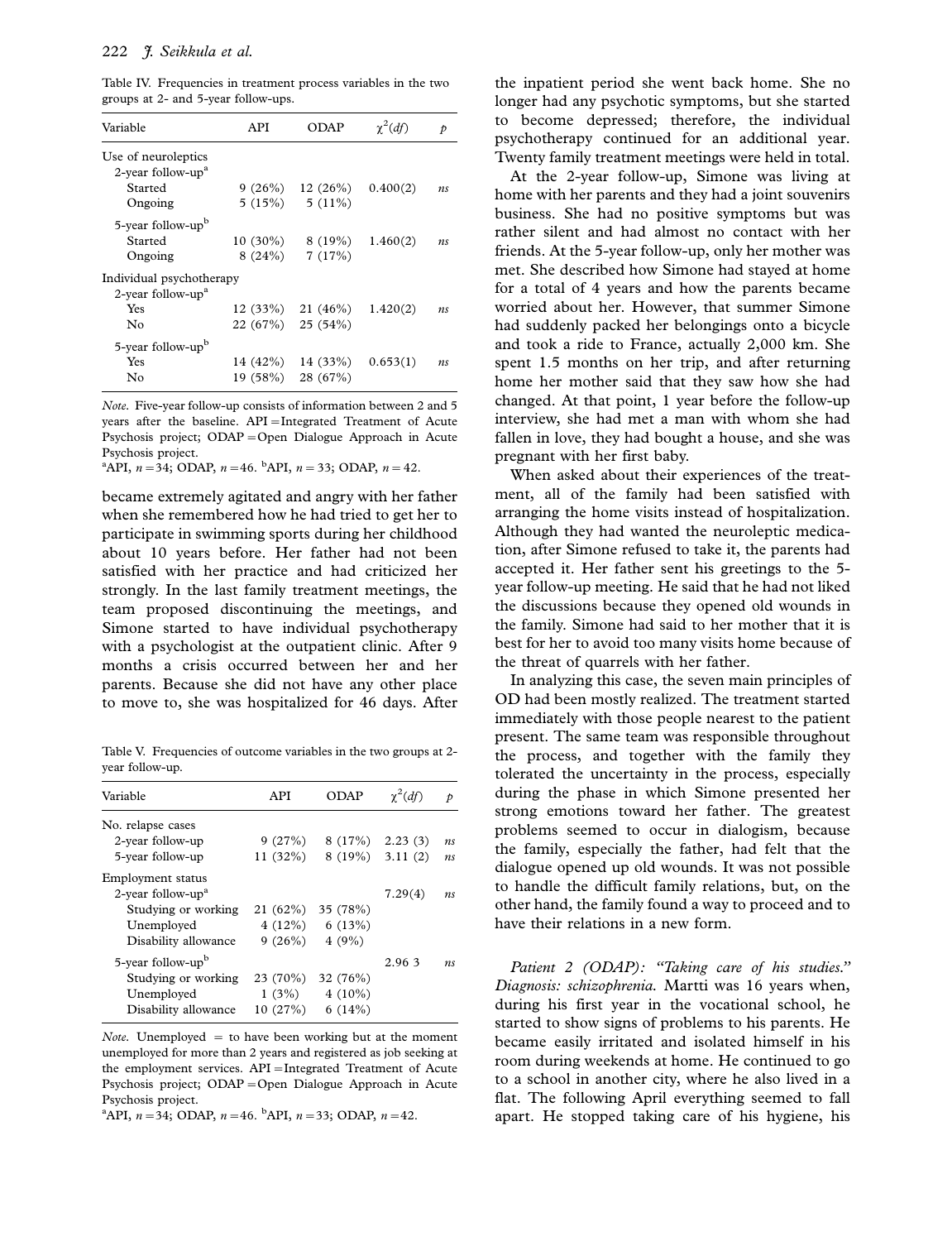talking went to a mumble, and his eyes were turned toward the sky. He also had peculiar body movements, such as rocking. His parents were unable to have any contact with him and took him into primary care. At that point of time, his psychotic symptoms had continued for 1 month. He stayed overnight in the ward, and the following day a team consisting of a psychiatrist from the psychiatric hospital, a nurse, and a psychologist from the local psychiatric outpatient clinic met him at the primary care center together with his parents. It was decided that Martti would return home, and home visits were arranged. Meetings were held every day or every second day. During the first meetings Martti most often sat with his knees under his jaw and his eyes turned toward the sky. When asked a question, he did not answer. Only some mumbling was heard. His parents were very worried, and they both cried a lot; his sister returned home to support them. In many meetings, neuroleptic medication was considered, but the parents did not like that idea, and the psychiatrist wanted to be careful. In these meetings, a slight progress was noted in the sense that Martti started to sleep better, and he also started to give short answers to the team members.

During the summer, after 3 months treatment, a 5-week break occurred in the meetings at the request of the family. New meetings were agreed on consensually, and after 6 months from the outset, surprising to everyone, Martti said that he was going to return to his studies. Both the parents and the team members were very suspicious. They did not believe that Martti could cope with his studies and living away from home. After discussing this at two meetings, the team approved Martti's initiative but proposed network meetings at Martti's school. In two meetings, Martti, with his family, the principal of the school, Martti's closest teacher, and the school nurse, discussed the support needed by Martti. Although the team proposed continuing the family treatment meetings, the family disapproved, saying that after Martti had moved away, there was no sense for these meetings to continue. Altogether 20 treatment meetings were held.

At the 2-year follow-up the entire family was seen. Martti was no longer psychotic, and he was going to take his exam from the vocational school. His parents said that they were worried all the time, although nothing alarming had happened. When asked of their experiences, they were satisfied that Martti had not been hospitalized, although in the beginning it was a rather difficult situation for them to bear. They were also satisfied with not having used neuroleptic medication. Martti used anxiolytic medication for 3 months to help him sleep in the beginning. In the process they had not liked some circular questions (as they are used in the systemic family therapy<sup>1</sup>) asked by one member of the team, which the mother had felt increased her guilt about Martti's psychosis.

At the 5-year follow-up, the entire family was seen, and Martti said that he had taken a second occupation after he did got find any job for his first occupation. He had not had any psychotic symptoms, although every now and then he felt anxiety. He had started to think that he will probably start individual psychotherapy to clarify to himself what had happened during his crisis. His parents said that their life has become much more serious than before. His mother even said that ''laughter has disappeared from our life.'' They said that it would have been good to have some family meetings, for instance, once a year to meet with the team and to tell of their life.

In analyzing this case, the main principles of OD had mostly been applied. Perhaps the sadness of the family afterward describe some problems in the principle of dialogism in the sense that, although the family did not initially want further family treatment meetings, the team did not generate dialogue, in which other voices of the situation had been heard, as well. Only after 5 years were the other family member's unmet needs being heard. Nonetheless, in comparison to the previous case, the idea of mobilizing the social network was more applied and that seemed to give more positive results.

## Discussion

The aim of this study was to analyze the results of the treatment gained during the API phase to see whether they were sustained or improved during the ODAP period. No significant differences occurred in the outcomes at the 5-year follow-up. Instead, the patients seem to recover faster from their psychosis during the ODAP period, because the API group had more symptoms at the 2-year follow-up. Differences occurred in the treatment processes: hospital treatment had decreased in the ODAP group during the first 2 years, and fewer family treatment meetings were organized in the ODAP group between 2 and 5 years. The duration of untreated psychosis had a tendency of declining during the ODAP period, when it was 3.3 months ( $p = .069$ ). On the other hand, no results were poorer in the ODAP group, which gives reason to conclude that the same outcomes were reached by less treatment efforts.

The limitations of the data and study design should be noted. Psychosis is a rare problem, and in small samples even a single patient being moved between categories may affect statistical significance. In a historical comparison, many variables, which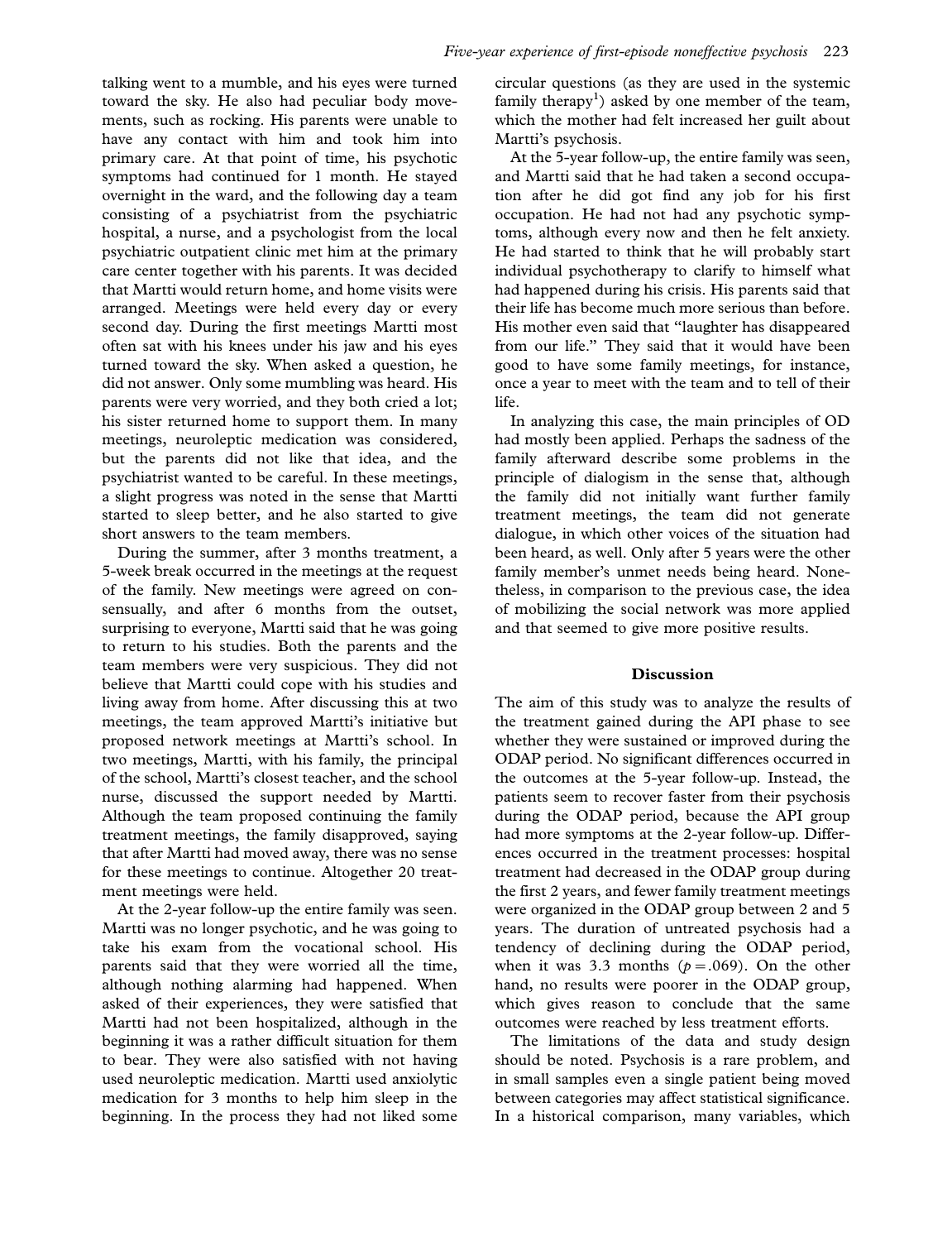were not controlled for, may have affected the outcome. The criteria for including patients in the treatment may change, and staff members may change and bring with them personal variables that are not controlled for. The researchers performing the ratings were involved in developing the OD approach, which raises the risk of bias for more positive ratings of the ODAP period. To minimize this kind of bias, more objective data on the use of treatment and the registration of employment status were included, and the ratings of psychological status and symptoms should be seen as supporting this information.

In spite of these limitations of the design, the results support some reasonable inferences about need-adapted approach and one of its modifications, OD, compared with treatment as usual. In the Svedberg et al. (2001) Stockholm 5-year follow-up, 54% of patients were diagnosed with schizophrenia, which was about the same as in the ODAP group. In Stockholm, the mean age seemed to be higher (30 years vs. 27 years in ODAP group). This might indicate either that in Stockholm the age of having psychotic problems was higher or that the DUP was longer. Compared with the current study, DUP has been reported to be much longer in a treatment-asusual setting compared with either API or ODAP, having an average between 1 to 3 years (Kalla et al., 2002; Larsen et al., 1998). The mean length of hospitalization was 110 days with the Stockholm patients compared with 17 days with the ODAP patients. Neuroleptic medication was used in 93% of cases in the Stockholm group compared with 29% in the ODAP group. As an outcome, 62% of the patients treated in Stockholm were living on a disability allowance compared with 14% in the ODAP group. In the Linzsen et al. (2001) study, after an effective psychosocial program, the patients were referred to other treatment agencies and the good results did not persist. Only 25% managed without at least one relapse, and their social function level was poor. In the current study, most of these problems were avoided. Of ODAP patients, 29% had a relapse during the 5-year period and 86% had returned to an active social life in the sense that they were working, studying, or actively job seeking.

These results should be compared with caution because the groups were not matched with each other. In the Netherlands study, more patients had a schizophrenia diagnosis (93%) compared with the ODAP group (54%). Thus, the group was poorer already in the beginning of the treatment. However, in a 2-year follow-up of schizophrenia patients in the ODAP group, no more than 23% were living on a disability allowance, and thus the same results were obtained comparing only the schizophrenia patients

(Seikkula et al., 2003). The differences may be seen as illustrating how the network-oriented treatment with immediate response in a crisis may enhance the treatment of first-episode psychotic patients. Hospitalization can be decreased, and the outcomes seem to improve in the sense that fewer patients were living on a disability allowance.

The main difference between the need-adapted OD approach and other contemporary psychosocial programs is that, although most of them focus on increasing the coping skills of the patient and the family, in OD, in addition to this, a concrete cooperation is taking place by mobilizing the relevant parties in the patient's future, such as employers, fellow employees, and state employment agencies for as long a time as seems adequate. This was well illustrated in the second case, in which network meetings were organized at the occupational school. One other possible factor in the good social outcome compared with treatment as usual (Svedberg et al., 2001) and time-limited psychosocial projects (Lenior et al., 2001) could be, as Lenior et al. (2001) noted, the avoidance of neuroleptic medication in most of the cases. Johnstone et al. (1990) reported better occupational outcome if placebo instead of neuroleptic was used.

The case analysis gave additional information about the treatment processes. For the API case, DUP was 6 months, and for the ODAP case, 1 month. Even during the API phase, the treatment was organized immediately, and an intense process started. The team tolerated the uncertainty of both psychotic symptoms and difficult internal family relations. The main difference was that the API group patient was hospitalized for 46 days. The second difference seemed to be the active mobilization of the social network in the ODAP case to support the patient to return to his studies.

The cases provided important specific problems, which were not seen in the statistical analysis. In the first case, although the patient recovered from the symptoms and returned to an active social life, family relationships became impossible to handle and during the process old wounds were opened without having the possibility to develop more constructive interaction in the family. The only possibility that was left for the patient was to decrease family contact to protect her. The outcome perhaps was not that adequate, because the process took a long time, which might have affected her life both during this period and afterward. In the second case, the intense process during the most serious psychotic phase seemed to be effective, because the patient returned to his studies regardless of his psychotic symptoms and recovered afterward. At follow-up, it was seen that the psychotic process had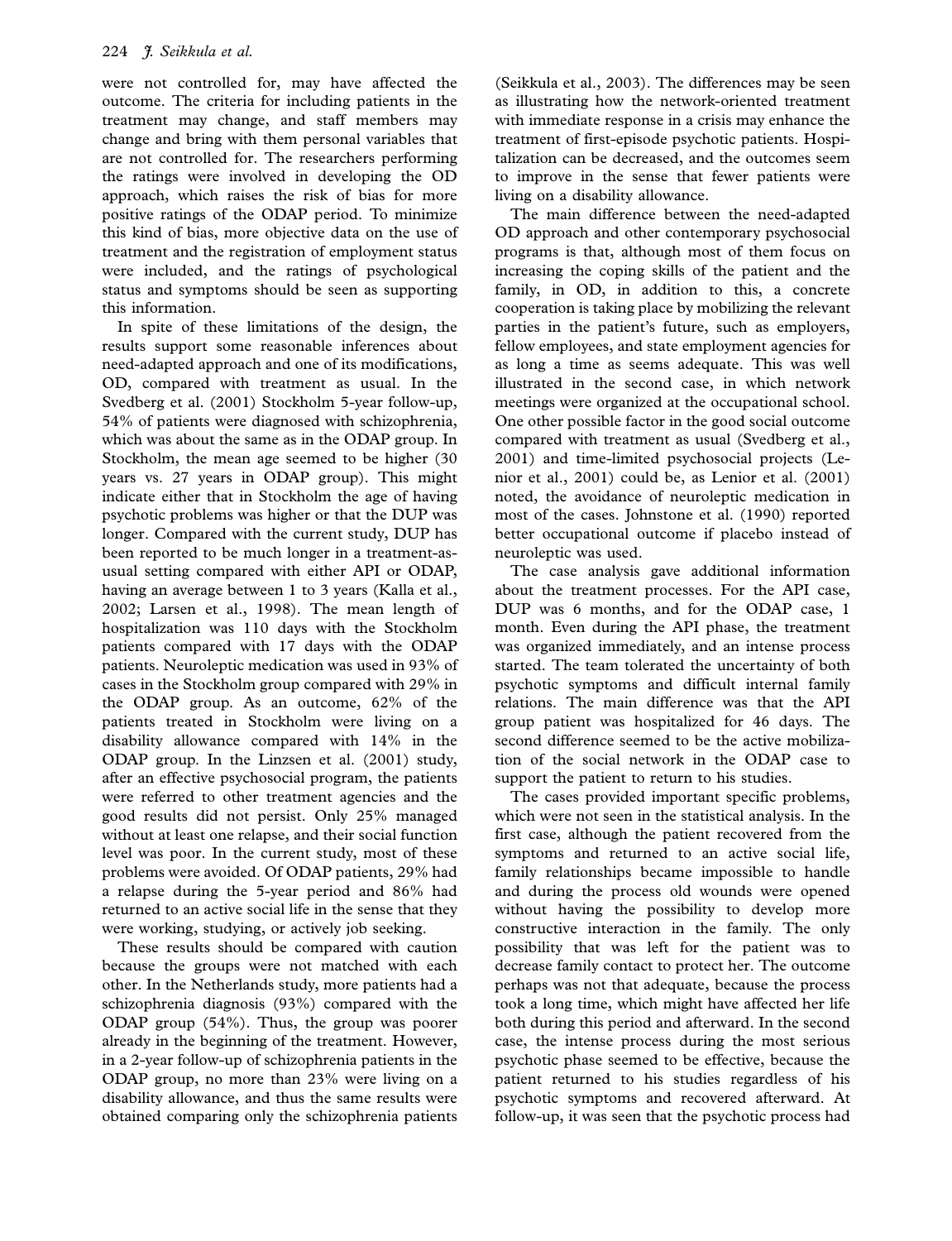#### References

affected both the patient and the entire family to the extent that the family's way of living changed. This gives reason to suggest that the treatment of psychosis within a family is a much broader experience in life than just recovering from the symptoms. The family had learned something, and they could make use of their tight connections with each other, but at 164(Suppl. 23), 97-102. (p.124). London: ISPS.

the same time their ability to enjoy life was decreased, and this had not been handled in the treatment process. In neither case was neuroleptic medication. A question for the future research remains: whether a low dose of medication would have helped to gain the outcomes more rapidly and thus prevented a quite long time of isolation, as happened in the first case.

OD, as developed in Western Lapland, is not an expensive approach; rather, it is a cost-effective one for the community. Building up a new system has meant moving hospital staff to crisis intervention work in the outpatient setting. Although no analysis of the cost-effectiveness of OD has been conducted, it is nonetheless possible to make a comparison on the financing of state health care in Finland because of the deep recession of 1991, which led to drastic nationwide cuts in the resources available to psychiatry. The costs of the psychiatric health district in Western Lapland decreased by 33% from the end of the 1980s through to the mid-1990s, and they were the lowest among the health districts in Finland. Although professionals view these cuts in funding as unfair and threatening, especially in the treatment of long-term patients, the decrease has not affected the quality of the treatment of first-episode psychotic crises, as can be seen in this study. There is, however, a study in another catchment area in Finland that shows that organizing a multiprofessional psychosis team is significantly more cost-effective compared with a hospital-centered treatment (Saari, 2002). Compared with many time-limited projects, the advantage of the Western Lapland model is that the OD approach has been built into the state psychiatric system, and thus the end of the research project constitutes no threat to the continuity of the treatment of psychotic patients.

# Note

<sup>1</sup> Circular questioning is a specific way of interviewing the family first introduced by the Milan systemic group (Selvini-Palazzoli et al., 1980). In the questions, differences are highlighted by, for example, asking one family member to evaluate a relation of two others after the crisis occurred. Another form of asking of differences is to ask to rate who is most concerned, who is the second most concerned, and who is third most concerned.

- Aaltonen, J., & Räkköläinen, V. (1994). The shared image guiding the treatment process. A precondition for integration of the treatment of schizophrenia. British Journal of Psychiatry,
- Aaltonen, J., Seikkula, J., Alakare, B., Haarakangas, K., Keränen, J., & Sutela, M. (1997). Western Lapland project: A comprehensive family- and network centered community psychiatric project. In ISPS. Abstracts and lectures 12-16 October 1997
- Alanen, Y. (1997). Schizophrenia. Its origins and need-adaptedtreatment. London: Karnac Books.
- Alanen, Y., Lehtinen, K., Räkköläinen, V., & Aaltonen, J. (1991). Need-adapted treatment of new schizophrenic patients: Experiences and results of the Turku Project. Acta Psychiatrica Scandinavica, 83, 363-372.
- American Psychiatric Association. (1987). Diagnostic and statistical manual of mental disorders (3rd ed., rev.). Washington, DC: Author.
- Andersen, T. (1995). Reflecting processes. Acts of informing and forming. In S. Friedman (Ed.), The reflective team in action (pp. 11-37). New York: Guilford Press.
- Anderson, H., & Goolishian, H. (1988). Human systems as linguistic systems: Preliminary and evolving: ideas about the implications for clinical theory. Family Process, 27, 371-393.
- Anderson, C., Hogarty, G., & Reiss, D. (1980). Family treatment of adult schizophrenic patients: Psycho-educational approach. Schizophrenia Bulletin, 6, 490-505.
- Anderson, H. (1997). Conversation, language, and possibilities. New York: Basic Books.
- Bakhtin, M. (1984). Problems of Dostojevskij's poetics: Theory and History of Literature, Volume 8. Manchester, UK: Manchester University Press.
- Berger, P. L., & Luckmann, T. (1966). The social construction of reality. New York: Doubleday/Anchor.
- Boscolo, L., & Bertrando., P. (1993). The times of time. New York: Norton.
- Bustillo, J., Lauriello, J., Horan, W., & Keith, S. (2001). The psychosocial treatment of schizophrenia: An update. American Journal of Psychiatry, 158, 163-175.
- Chadwick, P., Birchwood, M., & Trower, P. (1996). Cognitive therapy for delusions, voices and paranoia. Chichester, UK: Wiley.
- Cullberg, J., Thoren, G., Åbb, S., Mesterton, A., & Svedberg, B. (2000). Integrating intensive psychosocial and low dose neuroleptic treatment: A three-year follow-up. In B. Martindale, A. Bateman, M. Crowe & F. Margison (Eds), Psychosis: Psychological approaches and their effectiveness (pp. 200-209). London: Gaskell Press.
- Eckman, T., Wirsching, W., Marder, S., Liberman, R., Johnston-Cronk, K., Zimmerman, K., & Mintz, J. (1992). Technique for training schizophrenic patients in illness self-management: a controlled trial. American Journal of Psychiatry, 149, 1549-1555.
- Edwards, J., & McGorry, P. (1998). Early intervention in psychotic disorders: A critical step in the prevention of psychological morbidity. In C. Perris & P. McGorry (Eds), Cognitive psychotherapy of psychotic and personality disorders (pp. 167-196). Chichester, UK: Wiley.
- Fadden, G. (1998). Research update: Psychoeducational family intervention. Journal of Family Therapy, 20, 293-309.
- Falloon, I. (1996). Early detection and intervention for initial episodes of schizophrenia. Schizophrenia Bulletin, 22, 271-283.
- Falloon, J., Boyd, J., & McGill, C. (1984). Family care of schizophrenia. New York: Guilford Press.
- Garbone, S., Harrigan, S., McGorry, P., Curry, C., & Elkins, K. (1999). Duration of untreated psychosis and 12-month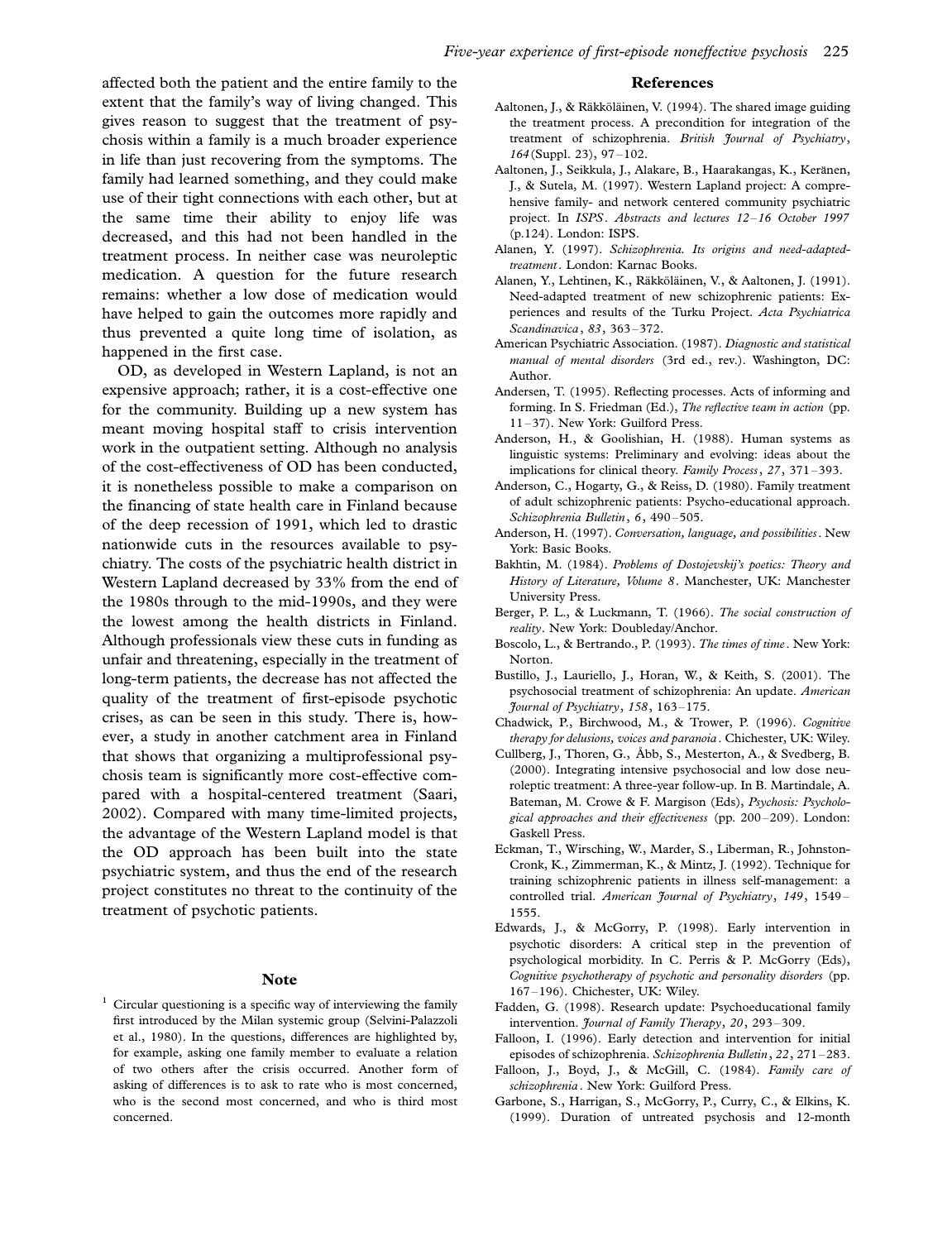outcome in first-episode psychosis: The impact of treatment approach. Acta Psychiatrica Scandinavica, 100, 96-104.

- Gergen, K. (1994). Realities and relationships. Soundings in social construction. Cambridge, MA: Harvard University Press.
- Gergen, K. (1999). An invitation to social construction. London: Sage.
- Gergen, K., & McNamee, S. (2000). From disordering discourse to transformative dialogue. In R. Neimeyer & J. Raskin (Eds), Construction of disorders (pp. 333-349). Washington, DC: American Psychological Association.
- Gleeson, J., Jackson, H., Stavely, H., & Burnett, P. (1999). Family intervention in early psychosis. In P. McGorry & H. Jackson (Eds), The recognition and management of early psychosis (pp. 376-406). Cambridge, UK: Cambridge University Press.
- Gupta, S., Andreasen, N., Arndt, S., & Flaum, M. (1997). The Iowa longitudinal study of recent onset schizophrenia: Oneyear follow-up of first episode patients. Schizophrenia Research,  $23, 1-13.$
- Haarakangas, K. (1997). Hoitokokouksen äänet. The voices in treatment meeting. A dialogical analysis of the treatment meeting conversations in family-centred psychiatric treatment process in regard to the team activity. English summary. Jyväskylä Studies in Education. Psychology and Social Research, 130, 119-126.
- Hogarty, G., Kornblith, S., Greenwald, D., DiBarry, A., Cooley, S., Ulrich, R., et al. (1997). Three-year trials of personal therapy among schizophrenic patients living with or independent of family: I. Description of study and effects on relapse rates. American Journal of Psychiatry, 154, 1504-1513.
- Holma, J., & Aaltonen, J. (1997). The sense of agency and the search for a narrative in acute psychosis. Contemporary Family Therapy, 19, 463-477.
- Jackson, C., & Birchwood, M. (1996). Early intervention in psychosis: Opportunities for secondary prevention. British Journal of Clinical Psychology, 35, 487-/502.
- Johnstone, E., Macmillan, F., Frith, C., Benn, D., & Crow, T. (1990). Further investigation of the predictor of outcome following first schizophrenic episode. British Journal of Psychiatry, 187, 182-189.
- Kalla, O., Aaltonen, J., Wahlstroem, J., Lehtinen, V., Cabeza, I. G., & Gonzalez de Chaevez, M. (2002). Duration of untreated psychosis and its correlates in first-episode psychosis in Finland and Spain. Acta Psychiatrica Scandinavica, 106, 265-275.
- Keefler, J., & Koridar, E. (1994). Essential elements of a family psychoeducation program in the aftercare of schizophrenia. Journal of Marital and Family Therapy, 20, 369-/380.
- Keränen, J. (1992). The choice between outpatient and inpatient treatment in a family centred psychiatric treatment system. English summary. Jyväskylä Studies in Education. Psychology and Social Research, 93, 124-129.
- Larsen, T., Johannseson, J., & Opjordsmoen, S. (1998). Firstepisode schizophrenia with long duration of untreated psychosis. British Journal of Psychiatry, 172 (Suppl. 32), 45-52.
- Lehtinen, K. (1993). Need-adapted treatment of schizophrenia: A five-year follow-up study from the Turku project. Acta Psychiatrica Scandinavica, 87, 96–101.
- Lehtinen, V., Aaltonen, J., Koffert, T., Räkkölöinen, V., & Syvälahti, E. (2000). Two year outcome in first-episode psychosis treated according to an integrated model. Is immediate neuroleptisation always needed? European Psychiatry, 15, 312-/320.
- Lehtinen, V., Aaltonen, J., Koffert, T., Räkköläinen, V., Syvälahti, E., & Vuorio, K. (1996). Integrated treatment model for firstcontact patients with a schizophrenia-type psychosis: The Finnish API project. Nordic Journal of Psychiatry, 50, 281-287.
- Leiman, M., & Stiles, W. (2001). Dialogical sequence analysis and the zone of proximal development and conceptual enhance-

ments to the assimilation model: The case of Jan revisited. Psychotherapy Research, 11, 311-330.

- Lenior, M., Dingemans, P., Linszen, D., de Haan, L., & Schene, A. (2001). Social functioning and the course of early-onset schizophrenia: Five-year follow-up of a psychosocial intervention. The British Journal of Psychiatry, 179, 53-58.
- Liberman, R., & Corrigan, W. (1993). Designing new psychosocial treatments for schizophrenia. Psychiatry, 56, 237-249.
- Liberman, R., & Green, M. (1992). Whither cognitive-behavioral therapy. Schizophrenia Bulletin, 18, 27-35.
- Lieberman, J. (1996). Pharmacotherapy for patients with first episode, acute, and refractory schizophrenia. Psychiatric Annals, 26, 515–518.
- Linszen, D., Dingemans, P., & Lenior, M. (2001). Early intervention and a five year follow up in young adults with a short duration of untreated psychosis: ethical implications. Schizophrenia Research, 51, 55-/61.
- Linszen, D., Dingemans, P., Scholte, W., Lenior, M., & Goldstein, M. (1998). Early recognition, intensive intervention and other protective and risk factors for psychotic relapse in patients with first psychotic episodes in schizophrenia. International Clinical Psychopharmacology, 13 (Suppl 1), S7-S12.
- Linszen, D., Lenior, M., de Haan, L., Dingemans, P., & Gersons, B. (1998). Early intervention, untreated psychosis and the course of early schizophrenia. British Journal of Psychiatry, 172 (Suppl.33), 84-89.
- Loebel, A., Lieberman, J., Alvir, J., Mayerhoffer, D., Geisler, S., & Szymanski, S. (1992). Duration of psychosis and outcome in first-episode schizophrenia. American Journal of Psychiatry, 1149, 1183-1188.
- McFarlane, W., Link, B., Dushay, R., Matchal, J., & Crilly, J. (1995). Psychoeducational multiple family groups: Four-year relapse outcome in schizophrenia. Family Process, 34, 127-144.
- McFarlane, W., Lukens, E., Link, B., Dushay, R., Matchal, J., & Crilly, J. (1995). Multiple-family groups and psychoeducation in the treatment of schizophrenia. Archives of General Psychiatry, 52, 679-687.
- McGorry, P. (1999). ''A stitch in time'': The scope for preventive strategies in early psychosis. In P. McGorry & H. Jackson (Eds), The recognition and management of early psychosis (pp.  $3-23$ ). Cambridge, UK: Cambridge University Press.
- McGorry, P., Edwards, J., Mihalopoulos, C., Harrigan, S., & Jackson, H. (1996). EPPIC: An evolving system of early detection and optimal management. Schizophrenia Bulletin, 22, 305-/325.
- Mueser, K., Wallace, C., & Liberman, R. (1995). New developments in social skills training. Behaviour Change, 12, 31-40.
- Opjordsmoen, S. (1991). Long-term clinical outcome of schizophrenia with special reference to gender difference. Acta Psychiatrica Scandinavica, 83, 307-313.
- Penn, D., & Mueser, K. (1996). Research update on the psychosocial treatment of schizophrenia. American Journal of Psychiatry, 153, 607-617.
- Perris, C., & McGorry, P. (Eds.). (1998). Cognitive psychotherapy of psychotic and personality disorders. Chichester, UK: Wiley.
- Saari, M. (2002). Psychosis team in treatment of severe mental disorders in Kainuu in 1992-1996. Acta Universitatis Ouluensis. D 665. Oulu, Finland: Medica.
- Salokangas, R., Räkköläinen, V., & Stengård, E. (1991). Uusien skitsofreniapotilaiden hoito ja ennuste V: Viiden vuoden seuranta [Treatment and prognosis of new schizophrenia patients V: 5-years follow-up. English summary]. Reports of Psychiatrica Fennica, 96.
- Seikkula, J. (1991). Family-hospital boundary system in the social network. English summary. Jyväskylä Studies in Education. Psychology and Social Research, 80, 227-232.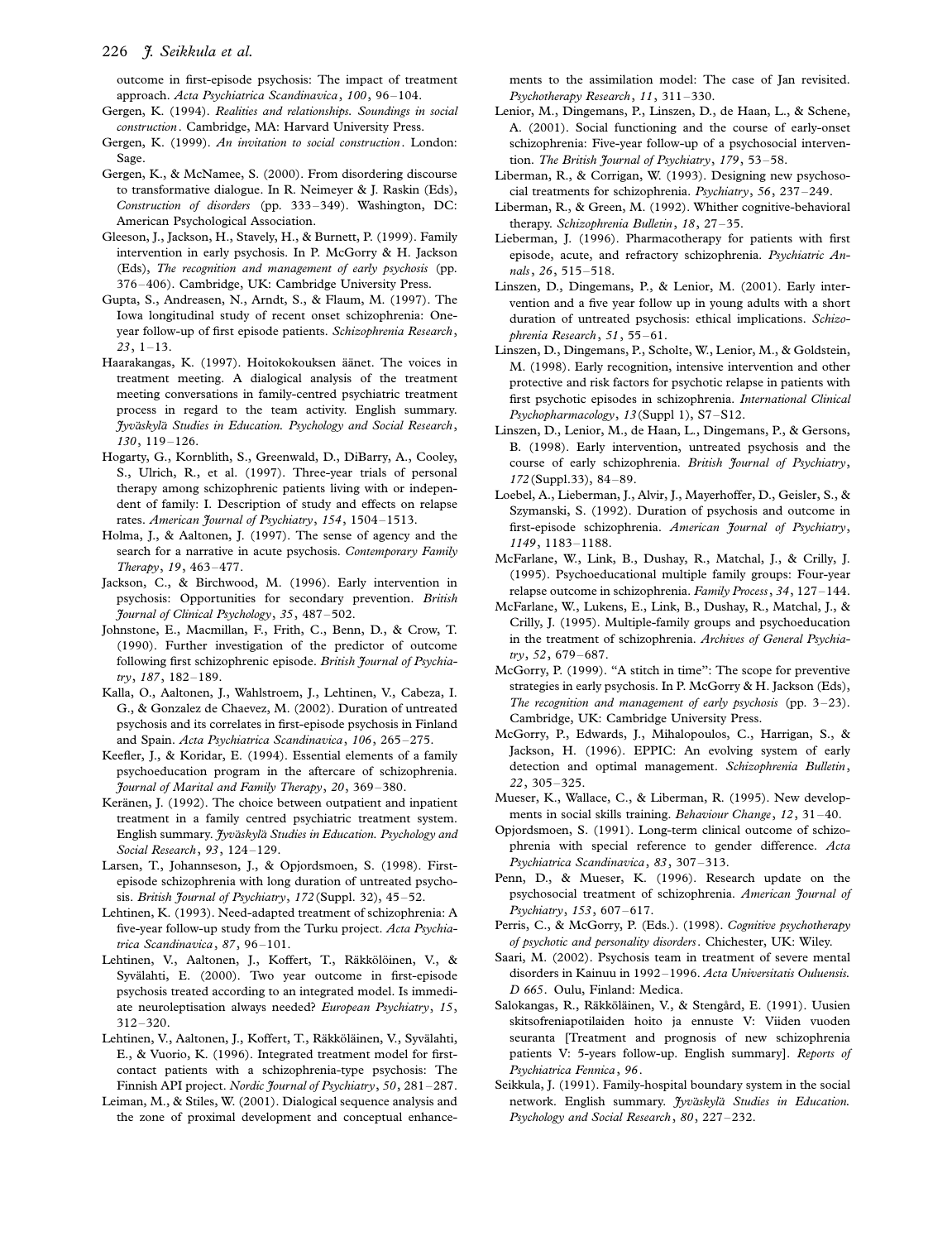- Seikkula, J. (1993). The aim of therapy is generating dialogue: Bakhtin and Vygotsky in family session. Human Systems Journal, 4, 33-/48.
- Seikkula, J. (1994). When the boundary opens: Family and hospital in co-evolution. Journal of Family Therapy, 16, 401-414.
- Seikkula, J. (1995). From monologue to dialogue in consultation with larger systems. Human Systems Journal, 6, 21-42.
- Seikkula, J., Aaltonen, J., Alakare, B., Haarakangas, K., Keränen, J., & Sutela, M. (1995). Treating psychosis by means of open dialogue. In S. Friedman (Ed.), The reflective team in action (pp. 62-80). New York: Guilford Press.
- Seikkula, J., Alakare, B., Aaltonen, J., Holma, J., Rasinkangas, A., & Lehtinen, V. (2003). Open dialogue approach: Treatment principles and preliminary results of a two-year follow-up on first episode schizophrenia. Ethical Human Sciences and Services, 5, 163-182.
- Seikkula, J., & Olson, M. (2003). The open dialogue approach to acute psychosis: Its poetics and micropolitics. Family Process, 42, 403-/418.
- Selvini-Palazzoli, M., Boscolo, L., Cecchin, G., & Prata, G. (1978). Paradox and counterparadox . New York: Jason Aronson.
- Selvini-Palazzoli, M., Boscolo, L., Cecchin, G., & Prata, G. (1980). Hypothesizing, circularity and neutrality. Three guidelines for the conductor of the session. Family Process,  $19, 3 - 12.$
- Shepherd, G. (1998). Development in psychosocial rehabilitation for early psychosis. International Clinical Psychopharmacology, 3(Suppl 1), S53-S57.
- Shotter, J. (1993). Conversational realities. Constructing life trough language. London: Sage.
- Smith, C. (1997). Introduction. Comparing traditional therapies with narrative approaches. In C. Smith & D. Nylund (Eds), Narrative therapies with children and adolescents (pp.  $1-52$ ). New York: Guilford Press.
- Strauss, J., & Carpenter, W. (1972). The prediction of outcome in schizophrenia. Archives of General Psychiatry, 27, 739-746.
- Svedberg, B., Mesterton, A., & Cullberg, J. (2001). First-episode non-affective psychosis in a total urban population: A 5-year follow-up. Social Psychiatry, 36, 332-337.
- Voloshinov, V. (1996). Marxism and the philosophy of language. Cambridge, MA: Harvard University Press.
- White, M. (1995). Re-authoring lives: Interviews and essays. Adelaide, Australia: Dulwich Center Publications.
- Yung, A., Phillips, L., McGorry, P., Hallgren, M., McFarlane, C., Jackson, H., et al. (1998). Can we predict the onset of firstepisode psychosis in a high-risk group. International Clinical Psychopharmacology, 13 (Suppl 1), 523-530.

#### Zusammenfassung

### Fünf Jahre Erfahrung mit der Offenen-Dialog Methode bei der Behandlung von Ersterkrankungen nichtaffektiver Psychosen: Behandlungsprinzipien, katamnestische Ergebnisse und zwei Fallstudien

Der offene Dialog (OD) eines Familien- und Netzwerkzugangs zielt auf die Behandlung psychotischer Patienten zuhause ab. Die Behandlung, die das soziale Netzwerk der Patienten einschließt, beginnt innerhalb von 24 Stunden nach dem ersten Kontakt. Die Verantwortung für den gesamten Behandlungsprozess bleibt bei demselben Team, unabhängig davon, ob auch eine poliklinische oder statio-

näre Behandlung eingesetzt wird. Das allgemeine Ziel besteht darin, einen Dialog mit der Familie zu beginnen und Worte für die Erfahrung zu finden, die mit der psychotischen Symptomatik verbunden ist. Für den finnischen Teil des West-Lapplands wird ein historischer Vergleich einer fünf Jahresuntersuchung von 2 Gruppen von Patienten mit dem erstmaligen Auftreten nichtaffektiver Psychosen berichtet, von einer Gruppe mit voll entwickelter Symptomatik (ODAP;  $n = 42$ ), bei der in allen Fällen OD eingesetzt wurde, und einer Gruppe vor dieser Phase (API;  $n = 33$ ) ohne OD. In der ODAP Gruppe wurden die psychotischen Phasen im Mittel auf 3,3 Monate verkürzt (p = .69). Diese Gruppe hatte weniger Aufenthaltstage in der Klinik und weniger Familientreffen (p = .001). Es gab aber keinen Unterschied im Therapieergebnis in dem 5-Jahreszeitraum. In der ODAP Gruppe hatten 82% der Patienten keine psychotischen Residualsymptome, 86% haben ihre Arbeit oder ihr Studium wieder aufgenommen, 14 Prozent bekamen aufgrund der vorliegenden Behinderung Sozialhilfe, 17% hatten in den ersten zwei Jahren einen Rückfall und 19% in den drei darauf folgenden Jahren. 29% wurden in einer der Behandlungsphasen mit Neuroleptika behandelt. Um die Anwendungsweise von OD zu veranschaulichen, werden zwei Fälle dargestellt.

#### Résumé

### Cinq ans d'expérience dans l'approche du dialogue ouvert de premiers épisodes de psychose non-affective: principes de traitement, résultats de suivis, et deux études de cas

L'approche familiale et de réseau du dialogue ouvert (DO) vise à traiter les patients psychotiques dans leurs institutions. Le traitement comprend le réseau social du patient et commence dans les 24 heures après le contact. La responsabilité de tout le processus de traitement incombe à la même équipe que se soit dans un cadre hospitalier ou ambulatoire. Le but général est de générer un dialogue avec la famille pour construire en mots l'expérience vécue lorsque des symptômes psychotiques se manifestent. Dans l'ouest de la Laponie finlandaise, 5 années de suivi de deux groupes de patients avec un premier épisode de psychose non-affective ont été comparés, un avant (groupe API, n  $=$  33) et l'autre durant (groupe ODAP ; n  $=$  42) la phase d'utilisation complètement développée de l'OD pour tous les cas. Dans le groupe ODAP, la durée moyenne de la psychose non traitée a décliné de 3.3 mois ( $p = .069$ ). Le groupe ODAP avait moins de jours d'hospitalisation et moins de rencontres familiales ( $p < .001$ ). Cependant, aucune différence n'a émergé dans les résultats du traitement à 5 ans. Dans le groupe ODAP, 82% avaient encore des symptômes psychotiques résiduels, 86% avaient repris leurs études ou leur travail à plein temps, et 14% touchaient une allocation d'invalidité. 17% ont connu une rechute au cours des 2 années suivantes et 19% durant les trois années suivantes. 29% ont utilisé une médication neuroleptique à l'une ou l'autre phase du traitement. Deux cas de chaque période sont présenté comme illustration de l'approche.